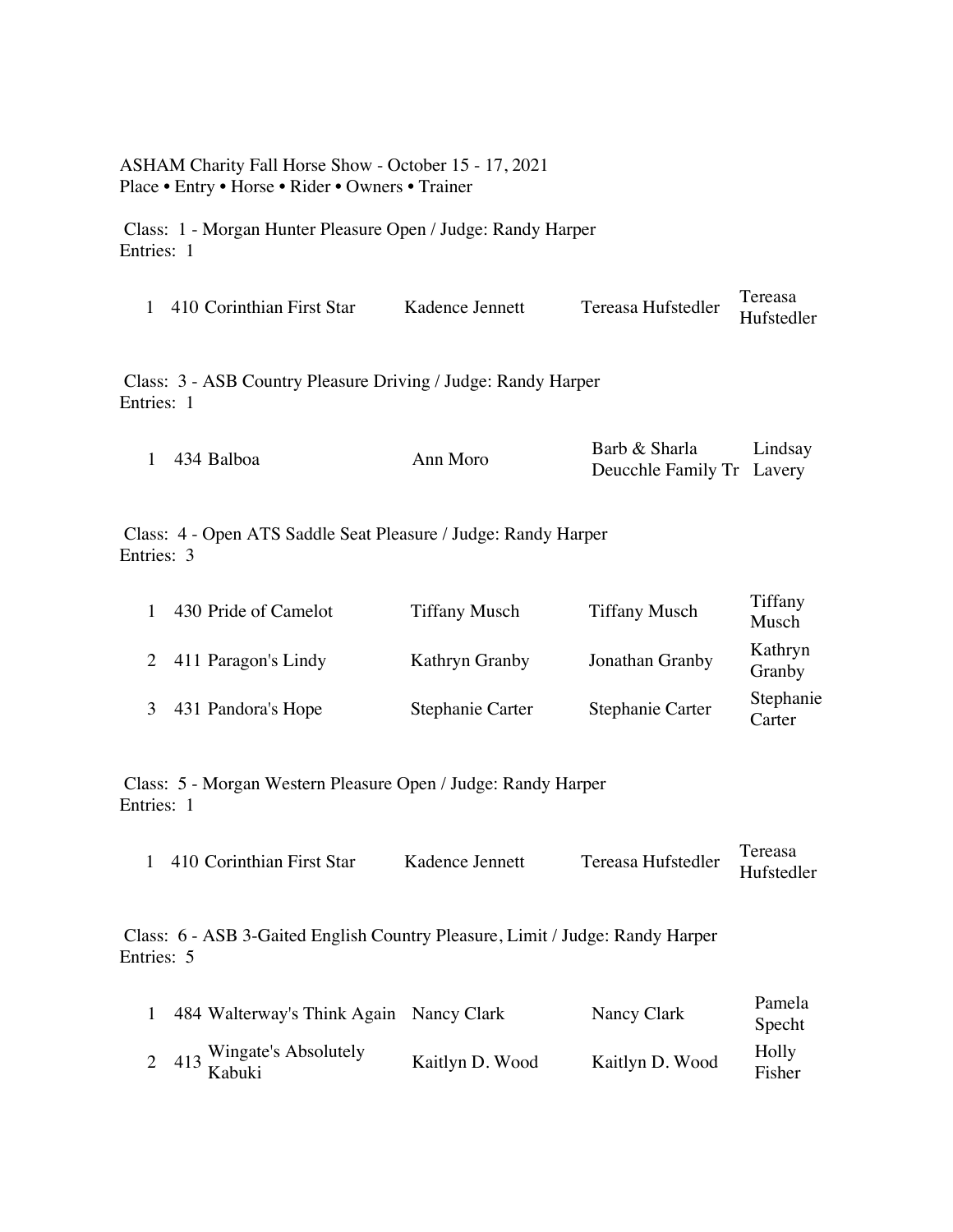| 3 418 HS Coopertino             | Marcia Belcher  | Marcia Belcher | Marcia<br>Belcher |
|---------------------------------|-----------------|----------------|-------------------|
| 4 401 MS Margarita on the Rocks | Sienna Lahti    | Jodi Hall      | Jodi Hall         |
| 5 406 Simply Heaven             | Carmen Gonzalez | Jodi Hall      | Jodi Hall         |

Class: 7 - Hackney Harness Pony Show Pleasure Driving, Amat / Judge: Randy Harper Entries: 3

| 482 Reedann's Liberace      | Jackie Hawkes     | Jackie Hawkes     | <b>Steve</b><br>Demjen |
|-----------------------------|-------------------|-------------------|------------------------|
| 2 489 Regal's Princess Di   | Stephanie Johnson | Christine Johnson | Jonelle<br>Chovanec    |
| 3 396 Michigan's Killer Bee | Jon Sweet         | Jon Sweet         | Jon Sweet              |

Class: 8 - ASB Show Pleasure Driving / Judge: Randy Harper Entries: 1

| 426 Prince Joseph SLS | Linda Boxdorfer | Jennifer Abel | Jennifer |
|-----------------------|-----------------|---------------|----------|
|                       |                 |               | Abel     |

Class: 9 - ASB Three-Gaited Show Pleasure, Limit / Judge: Randy Harper Entries: 3

| 483 Couture Blue     | Claudia Olejniczak     | Claudia Olejniczak     | Pamela<br>Specht      |
|----------------------|------------------------|------------------------|-----------------------|
| 2 435 First to Flirt | Donna Thrane           | Lavery/Thrane          | Lindsay<br>Lavery     |
| 486 Merchant Noel    | <b>Taylor Mckinley</b> | <b>Taylor Mckinley</b> | Holly A.<br>Armstrong |

Class: 10 - Open Western Pleasure / Judge: Randy Harper Entries: 3

| $\mathbf{1}$  | 448 Victor Victorious | Tom Sworm        | <b>Beverly Costinew</b> | Tom<br>Sworm    |
|---------------|-----------------------|------------------|-------------------------|-----------------|
| $2^{\circ}$   | 409 Sixties Rock      | Patti Adams      | Patti Adams             | Patti<br>Adams  |
| $\mathcal{E}$ | 467 Tesoro            | Lauren Greenwald | Elizabeth Edgar         | Sena<br>Bowling |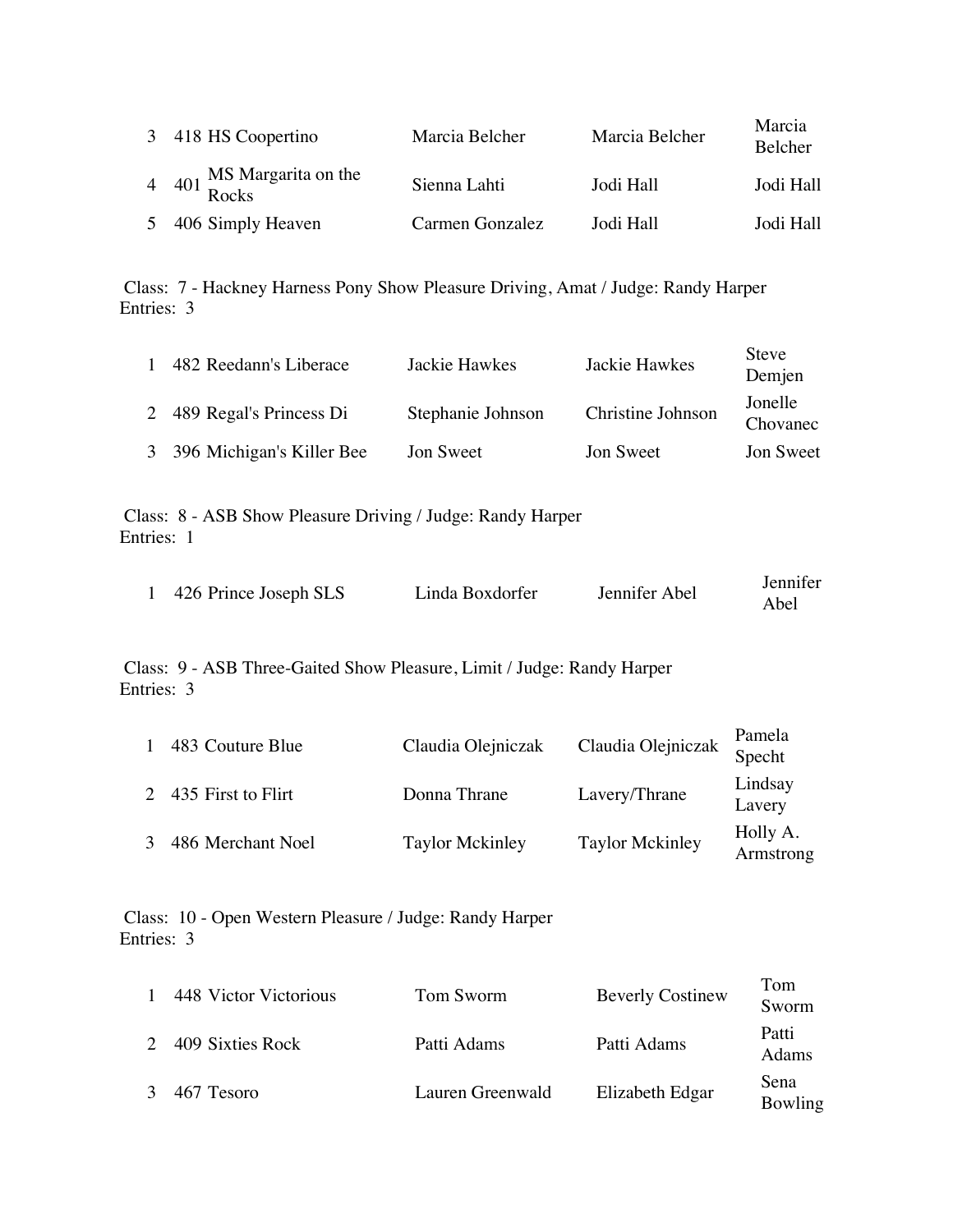Class: 11 - Morgan English Pleasure Open / Judge: Randy Harper Entries: 1

|                           | Kadence Jennett | Tereasa Hufstedler | Tereasa    |
|---------------------------|-----------------|--------------------|------------|
| 410 Corinthian First Star |                 |                    | Hufstedler |

Class: 12 - ASB Three-Gaited Park Pleasure Jr/Limit Horse / Judge: Randy Harper Entries: 4

| 1 | 474 Better See the Blues  | Lauren Greenwald | SGF Winning Ways Sena<br>Farm LTD | Bowling          |
|---|---------------------------|------------------|-----------------------------------|------------------|
|   | 2 444 Cornerstone's Chief | Mike McIntosh    | AnneLuise<br>Montgomery           | Mike<br>McIntosh |
| 3 | 485 Step It up a Notch    | Lexie Biederman  | Gayle Biederman                   | Pamela<br>Specht |

Class: 13 - Morgan Classic Pleasure Saddle Open / Judge: Randy Harper Entries: 1

| 469 Merriehill Times Square Arria Sicard | Arria Sicard | Sena    |
|------------------------------------------|--------------|---------|
|                                          |              | Bowling |

Class: 14 - ASB Western Country Pleasure Adult Amateur / Judge: Randy Harper Entries: 3

|   | 409 Sixties Rock      | Patti Adams             | Patti Adams             | Patti<br>Adams         |
|---|-----------------------|-------------------------|-------------------------|------------------------|
|   | 448 Victor Victorious | <b>Beverly Costinew</b> | <b>Beverly Costinew</b> | Tom<br>Sworm           |
| 3 | 487 Casually Elegant  | Donna Spears            | Donna Spears            | Donna<br><b>Spears</b> |

Class: 16 - Morgan Western Pleasure Amateur / Judge: Randy Harper Entries: 2

| 1 479 Think Again           | Laurie Wiederhold | Rosemary<br>Martineau | Sena<br>Bowling       |
|-----------------------------|-------------------|-----------------------|-----------------------|
| 2 410 Corinthian First Star | Kadence Jennett   | Tereasa Hufstedler    | Tereasa<br>Hufstedler |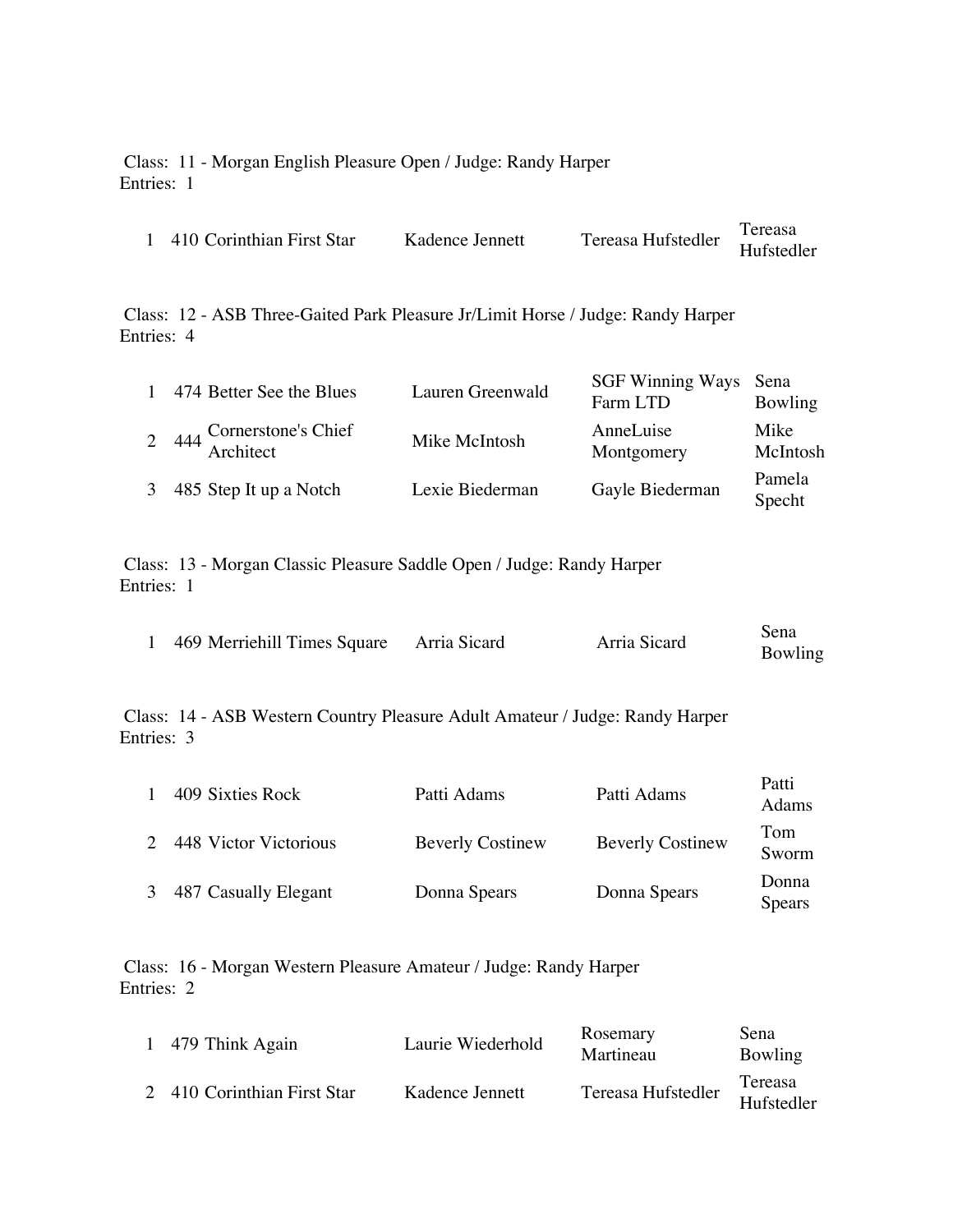Class: 20 - Hackney Harness Pony Open / Judge: Randy Harper Entries: 1

| $\mathbf{1}$   | 433                                                                                 | Crystal Creek's Double<br>Trouble                       | Kathy Mulvan Buente | Kathy Mulvan<br><b>Buente</b> | Lindsay<br>Lavery     |  |
|----------------|-------------------------------------------------------------------------------------|---------------------------------------------------------|---------------------|-------------------------------|-----------------------|--|
| Entries: 2     |                                                                                     | Class: 22 - Open Pleasure Driving / Judge: Randy Harper |                     |                               |                       |  |
| 1              |                                                                                     | 462 Boss Hog                                            | Lauren Greenwald    | Sena Bowling                  | Sena<br>Bowling       |  |
| $\overline{2}$ |                                                                                     | 458 Troubadour                                          | Iris Bolton         | <b>Iris Bolton</b>            | Mindy<br>Preston      |  |
|                | Class: 23 - ASB Three-Gaited Park Pleasure Open / Judge: Randy Harper<br>Entries: 1 |                                                         |                     |                               |                       |  |
| 1              |                                                                                     | 488 MRF Spark the Fire                                  | Holly A. Armstrong  | Holly A. Armstrong            | Holly A.<br>Armstrong |  |
|                | Class: 24 - Open ATS Hunter Country Pleasure / Judge: Randy Harper<br>Entries: 3    |                                                         |                     |                               |                       |  |
| 1              |                                                                                     | 409 Sixties Rock                                        | Patti Adams         | Patti Adams                   | Patti<br>Adams        |  |
| $\overline{2}$ | 490                                                                                 | Leatherwood's Better<br>Than Ever                       | Roxanne Feldkamp    | Roxanne Feldkamp              | Roxanne<br>Feldkamp   |  |
| 3              |                                                                                     | 416 SHS Covert Affair                                   | Alexis Fenger       | Alexis Fenger                 | Alexis<br>Fenger      |  |
|                |                                                                                     |                                                         |                     |                               |                       |  |

Class: 25 - Morgan Classic Pleasure Saddle Ladies / Judge: Randy Harper Entries: 1

| 469 Merriehill Times Square Arria Sicard | Arria Sicard | Sena    |
|------------------------------------------|--------------|---------|
|                                          |              | Bowling |

Class: 26 - ASB Five-Gaited Show Pleasure / Judge: Randy Harper Entries: 2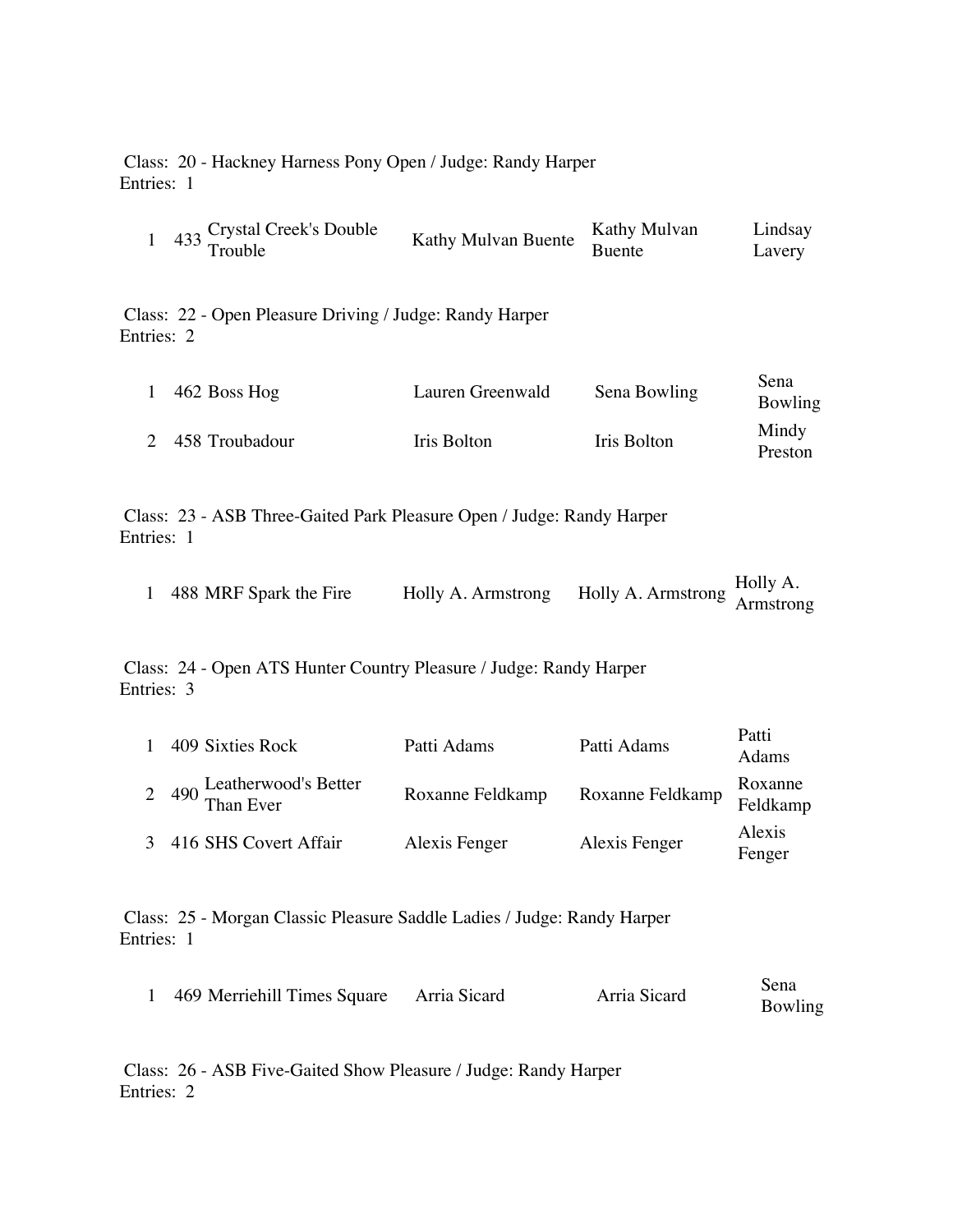| 440 Start the Game                            | Katie Lindamood | Steve Lindamood                   | Mike<br>McIntosh |
|-----------------------------------------------|-----------------|-----------------------------------|------------------|
| 2 473 Tick Tock McGlaughlin Lindsey Greenwald |                 | SGF Winning Ways Sena<br>Farm LTD | Bowling          |

Class: 27 - Morgan Hunter Pleasure AOTS / Judge: Randy Harper Entries: 2

| 1 395 Sugarlane Starlett    | Roberta Bartlett | Roberta Bartlett   | Roberta<br><b>Bartlett</b> |
|-----------------------------|------------------|--------------------|----------------------------|
| 2 410 Corinthian First Star | Kadence Jennett  | Tereasa Hufstedler | Tereasa<br>Hufstedler      |

Class: 28 - Hackney Pony Open / Judge: Randy Harper Entries: 2

| 481 Nobu                     | Jackie Hawkes | Jackie Hawkes       | Steve<br>Demjen  |
|------------------------------|---------------|---------------------|------------------|
| 2 459 Extremely Supreme Star | Mindy Preston | <b>Mark Preston</b> | Mindy<br>Preston |

Class: 29 - ASB Hunter Country Pleasure, Adult Amateur / Judge: Randy Harper Entries: 9

|   | 491 Sable Mink                            | Erin Zissler      | Erin Zissler            | Erin Zissler              |
|---|-------------------------------------------|-------------------|-------------------------|---------------------------|
| 2 | 492 Paddyngton's Twilight                 | Phyllis Brannon   | Phyllis Brannon         | Phyllis<br><b>Brannon</b> |
|   | 490 Leatherwood's Better<br>Than Ever     | Roxanne Feldkamp  | Roxanne Feldkamp        | Roxanne<br>Feldkamp       |
|   | 466 Kingpin's Black Diamond Greta Keranen |                   | Greta Keranen           | Sena<br>Bowling           |
|   | 409 Sixties Rock                          | Patti Adams       | Patti Adams             | Patti<br>Adams            |
| 6 | 494 Nutcracker's Dream Girl               | Stephanie Johnson | <b>Charles Huffmann</b> | Jonelle<br>Chovanec       |

Class: 30 - ASB Three Gaited Park Full Mane& Tail Open / Judge: Randy Harper Entries: 1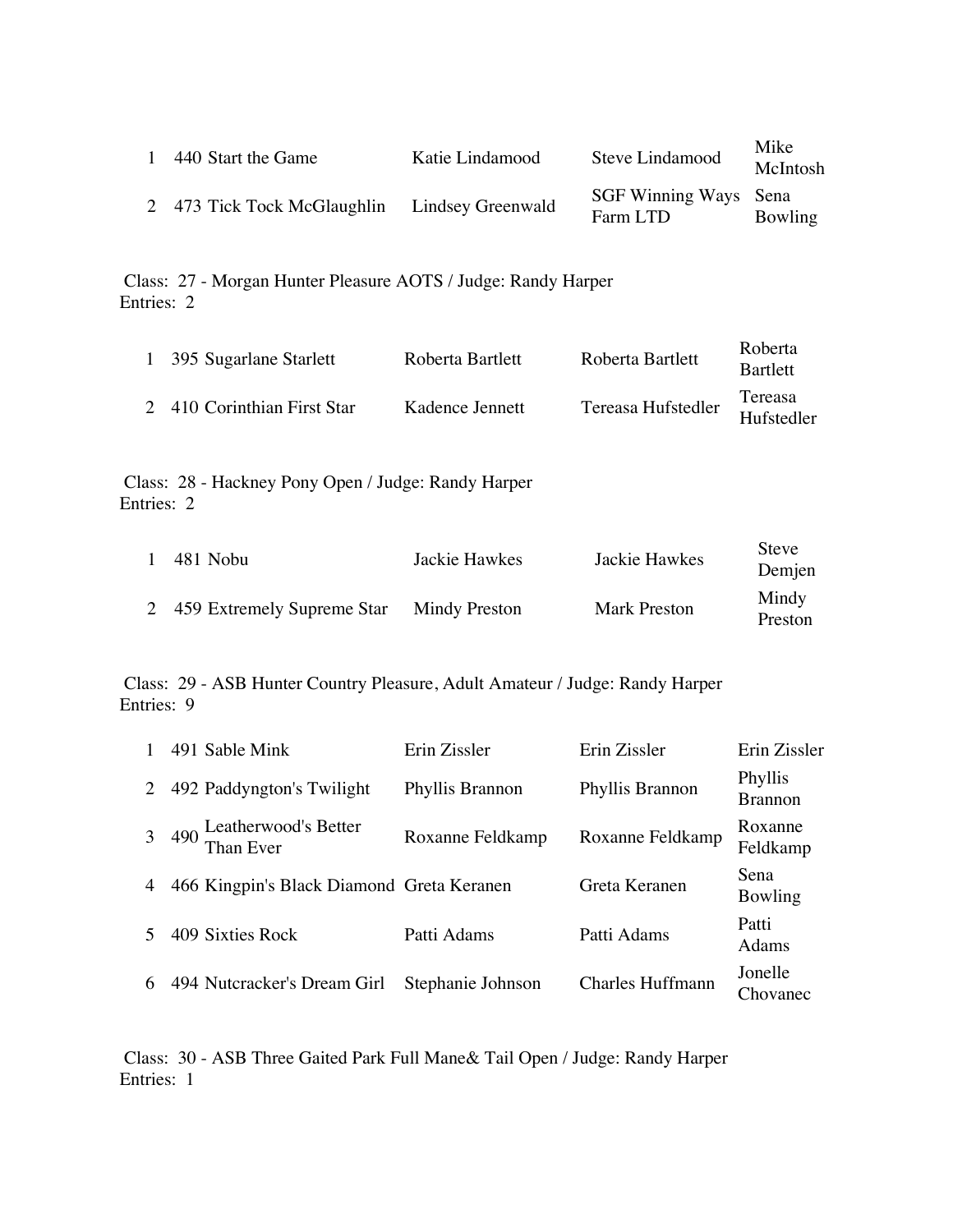| 445 Sylvanhall Ode to Joy | Mike McIntosh | Annel uise | Mike     |
|---------------------------|---------------|------------|----------|
|                           |               | Montgomery | McIntosh |

Class: 32 - Roadster Pony To Bike Open / Judge: Randy Harper Entries: 1

| 394 Hopes and Dreams | Katherine Hicks | Katherine Hicks | Katie |
|----------------------|-----------------|-----------------|-------|
|                      |                 |                 | Hicks |

Class: 33 - ASB English Country Pleasure Adult / Judge: Randy Harper Entries: 4

| 1 472 CH Callaway's Consider<br>1 472 Me Gone | <b>Sherry Frankel</b> | SGF Winning Ways Sena<br>Farm LTD | Bowling          |
|-----------------------------------------------|-----------------------|-----------------------------------|------------------|
| 497 Undulata's Moni Maker                     | Ann Moro              | John Cummins                      | Hoppy<br>Bennett |
| 443 Bella's Charm                             | Linda Sullivan        | New Beginnings<br>Ranch           | Mike<br>McIntosh |

Class: 34 - Saddle & Bridle's Shatner Western Pleasure / Judge: Randy Harper Entries: 4

|   | 467 Tesoro            | Elizabeth Edgar         | Elizabeth Edgar         | Sena<br><b>Bowling</b> |
|---|-----------------------|-------------------------|-------------------------|------------------------|
|   | 437 Mountjoys Unreal  | Rhonda Hart             | Rhonda Hart             | Rhonda<br>Hart         |
|   | 448 Victor Victorious | <b>Beverly Costinew</b> | <b>Beverly Costinew</b> | Tom<br>Sworm           |
| 4 | 487 Casually Elegant  | Donna Spears            | Donna Spears            | Donna<br><b>Spears</b> |

Class: 35 - Open Hunter Pleasure / Judge: Randy Harper Entries: 2

| 466 Kingpin's Black Diamond Greta Keranen |               | Greta Keranen | Sena<br>Bowling  |
|-------------------------------------------|---------------|---------------|------------------|
| 2 416 SHS Covert Affair                   | Alexis Fenger | Alexis Fenger | Alexis<br>Fenger |

Class: 39 - Open Parade, Any Breed / Judge: Randy Harper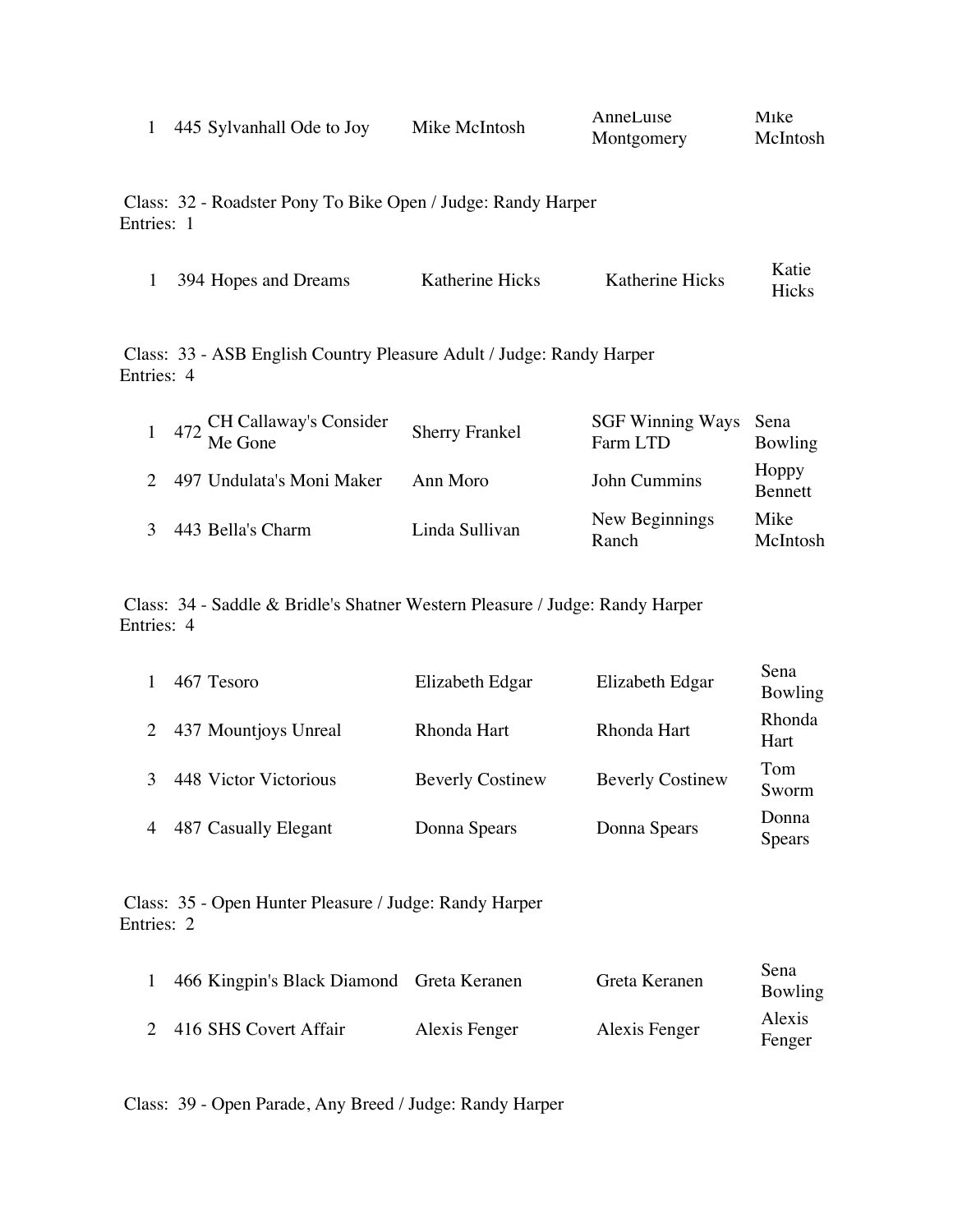Entries: 1

| 1            |     | 397 Nico A Dance                                                        | <b>Bridgette Wanning</b> | <b>Bridgette Wanning</b>      | James<br>Kellogg     |
|--------------|-----|-------------------------------------------------------------------------|--------------------------|-------------------------------|----------------------|
| Entries: 1   |     | Class: 40 - Hackney Pony Amateur / Judge: Randy Harper                  |                          |                               |                      |
| $\mathbf{1}$ |     | 432 CH Heartland Whirlwind Kathy Mulvan Buente                          |                          | Kathy Mulvan<br><b>Buente</b> | Lindsay<br>Lavery    |
| Entries: 3   |     | Class: 42 - UPHA Challenge Cup, 17 & under / Judge: Randy Harper        |                          |                               |                      |
| 1            |     | 470 Royal Crest's Stone Idol                                            | Addie Lee                | <b>Charlotte Elwert</b>       | Sena<br>Bowling      |
| 2            |     | 512 Seaworthy's Captain Jack                                            | Kamryn Smith             | <b>Taylor Creek Stables</b>   | Sena<br>Bowling      |
| 3            |     | 461 Memories Jazz Queen                                                 | Isabella Sigsby          | <b>Taylor Creek Stables</b>   | Sena<br>Bowling      |
| Entries: 9   |     | Class: 43 - Saddle & Bridle's Hunter Seat Classic / Judge: Randy Harper |                          |                               |                      |
| $\mathbf{1}$ | 408 | Something Borrowed,<br>Something Blue                                   | Courtney Stefanik        | <b>Courtney Stefanik</b>      | Courtney<br>Stefanik |
| 2            |     | 491 Sable Mink                                                          | Erin Zissler             | Erin Zissler                  | Erin<br>Zissler      |

3 414 Wind Me Up Sally Pavel Sally Pavel Sally Pavel Sally Pavel

4 409 Sixties Rock Patti Adams Patti Adams Patti

5 487 Casually Elegant Donna Spears Donna Spears Donna Spears Donna

6 437 Mountjoys Unreal Rhonda Hart Rhonda Hart Rhonda

Pavel

Adams

Spears

Hart

Class: 44 - Roadster Pony To Bike Amateur / Judge: Randy Harper Entries: 2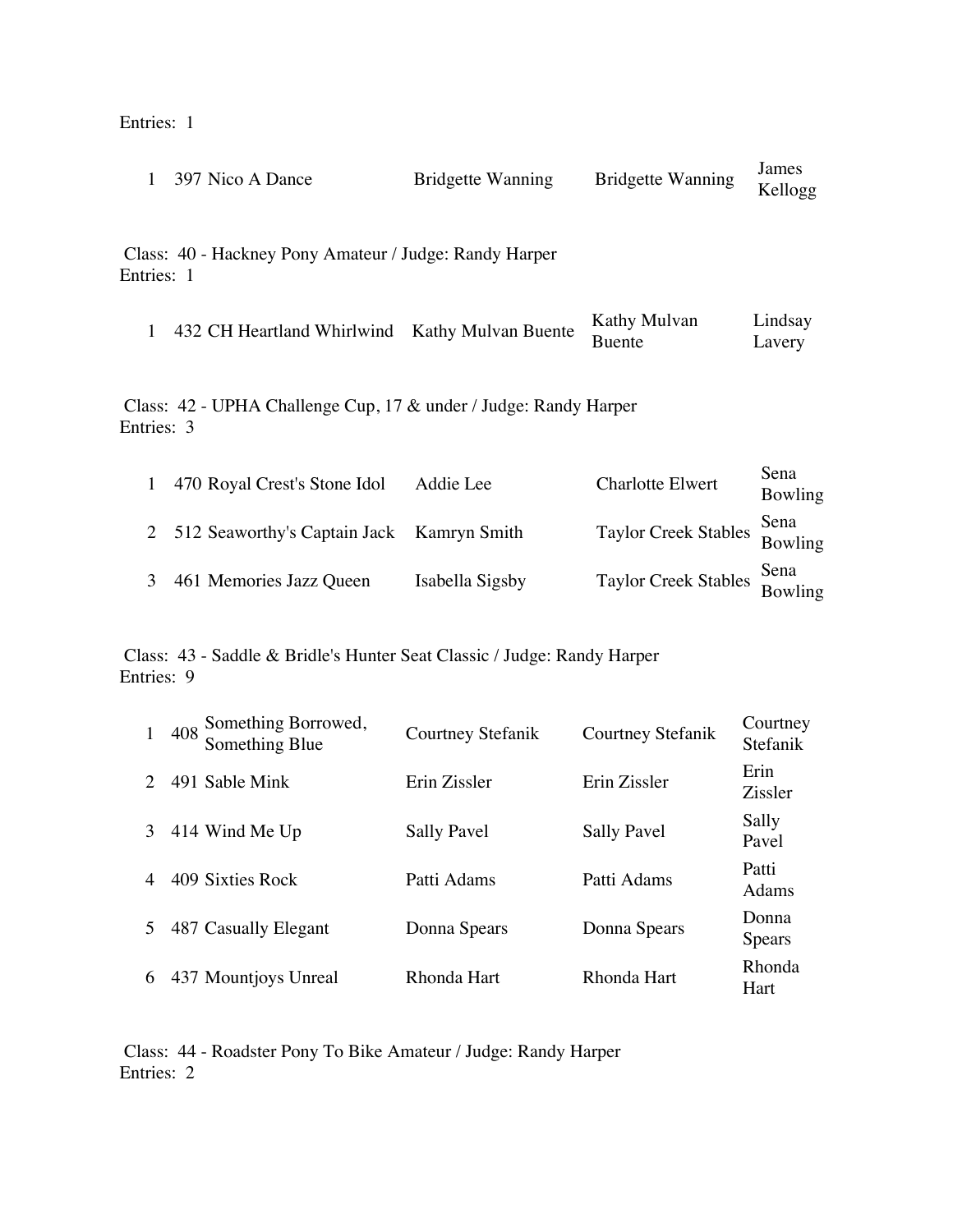| 498 Regal's Crown Prince | Ann Moro   | Julie Moro | Hoppy<br><b>Bennett</b> |
|--------------------------|------------|------------|-------------------------|
| 2 428 Sade               | Gary Andre | Gary Andre | Gary<br>Andre           |

Class: 45 - ASB Park Pleasure Amateur/Jr Exhibitor / Judge: Randy Harper Entries: 2

| 1 477 That Moonglow         | <b>Elizabeth Hennessey</b> | Christopher<br>Hennessey | Sena<br>Bowling          |
|-----------------------------|----------------------------|--------------------------|--------------------------|
| 2 417 Gothic's Hell's Bells | Marcia Belcher             | Marcia Belcher           | Marcia<br><b>Belcher</b> |

Class: 46 - ASB Three-Gaited Open / Judge: Randy Harper Entries: 1

| 464 Kalarama's My Shot | Sena Bowling | Julie Edgar | Sena    |
|------------------------|--------------|-------------|---------|
|                        |              |             | Bowling |

Class: 47 - Morgan English Pleasure Junior Exhibitor / Judge: Randy Harper Entries: 1

| 410 Corinthian First Star |                 |                               | Tereasa |
|---------------------------|-----------------|-------------------------------|---------|
|                           | Kadence Jennett | Tereasa Hufstedler Hufstedler |         |

Class: 50 - ASB 3-Gaited Park Amateur / Jr. Exhibitor / Judge: Randy Harper Entries: 2

| 480 Takes Blue to Tango | <b>Kelley Norris</b> | Kelley Norris          | <b>Steve</b><br>Demjen |
|-------------------------|----------------------|------------------------|------------------------|
| 2 471 First in Line     | Dr. Amie Rowe        | Saddlebred Rowe<br>LLC | Sena<br>Bowling        |

Class: 52 - ASB Five-Gaited Jr Exhibitor/Amateur / Judge: Randy Harper Entries: 3

|               | 476 Undulata's Sweet Emotion Mackenzie Newton |             | Mackenzie Newton                       | Sena<br>Bowling  |
|---------------|-----------------------------------------------|-------------|----------------------------------------|------------------|
| $\mathcal{D}$ | 446 Little Rocketman                          | Jill O'Hara | Jennifer O'Hara<br><b>Living Trust</b> | Mike<br>McIntosh |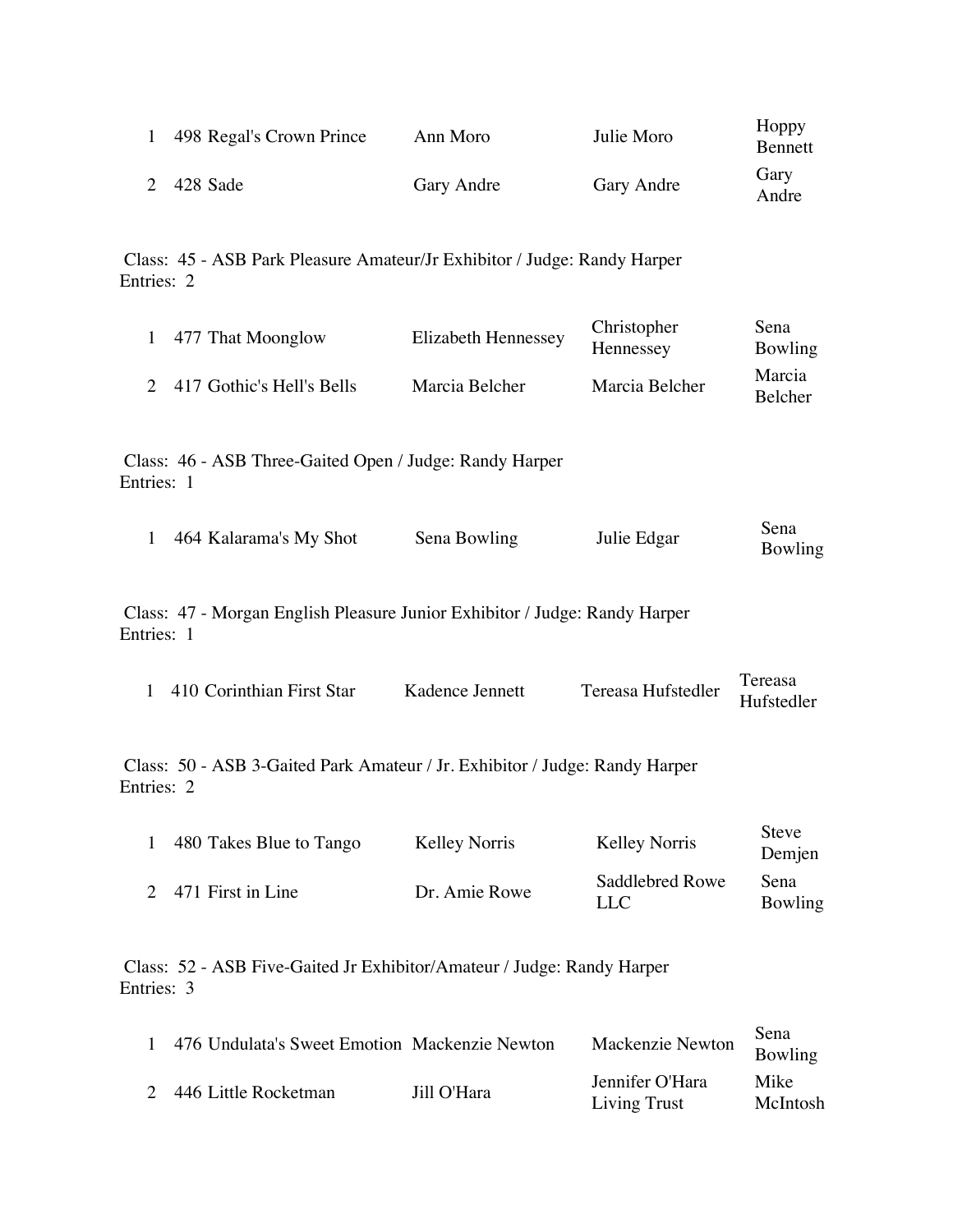| 3 427 Fiendishly Clever | Marc Ellis | Ron Ellis | Jennifer<br>Abel |
|-------------------------|------------|-----------|------------------|
|                         |            |           |                  |

Class: 53 - Hackney Harness Pony Amateur / Judge: Randy Harper Entries: 1

| 460 Mi Leonardo<br>Mark Preston<br>Dawn Kendrick | Mindy<br>Preston |
|--------------------------------------------------|------------------|
|--------------------------------------------------|------------------|

Class: 54 - ASB Hunter Country Pleasure, Jr. Exhibitor / Judge: Randy Harper Entries: 2

| $401 \frac{\text{m/s}}{\text{Rocks}}$ | Sienna Lahti | Jodi Hall    | Jodi<br>Hall    |
|---------------------------------------|--------------|--------------|-----------------|
| 2 415 Be Tempted                      | Luke Fisher  | Holly Fisher | Holly<br>Fisher |

Class: 55 - ASB Three-Gaited Jr Exhibitor/Amateur / Judge: Randy Harper Entries: 2

| $\overline{1}$ | 442 This Is Nuts | Linda Sullivan     | New Beginnings<br>Ranch     | Mike<br>McIntosh |
|----------------|------------------|--------------------|-----------------------------|------------------|
|                | 2 438 Pyromanium | Martha Denio Faesi | Martha Denio Faesi McIntosh | Mike             |

Class: 56 - ASB Three-Gaited Show Pleasure, Adult / Judge: Randy Harper Entries: 7

|                | 478 North Venice     | Laurie Wiederhold    | Laurie Wiederhold                            | Sena<br>Bowling     |
|----------------|----------------------|----------------------|----------------------------------------------|---------------------|
|                | 475 Gotcha First     | Jenna Chaaban        | Jenna Chaaban                                | Sena<br>Bowling     |
|                | 430 Pride of Camelot | <b>Tiffany Musch</b> | <b>Tiffany Musch</b>                         | Tiffany<br>Musch    |
| $\overline{4}$ | 447 Let's Go Tango   | Diana Whitinger      | Bill & Diana<br>Whitinger Living Tr McIntosh | Mike                |
| 5              | 429 Stripeless       | Courtney Czarnik     | Courtney Czarnik                             | Courtney<br>Czarnik |
| 6              | 496 The Real Story   | Stephanie Johnson    | Stephanie Johnson                            | Jonelle<br>Chovanec |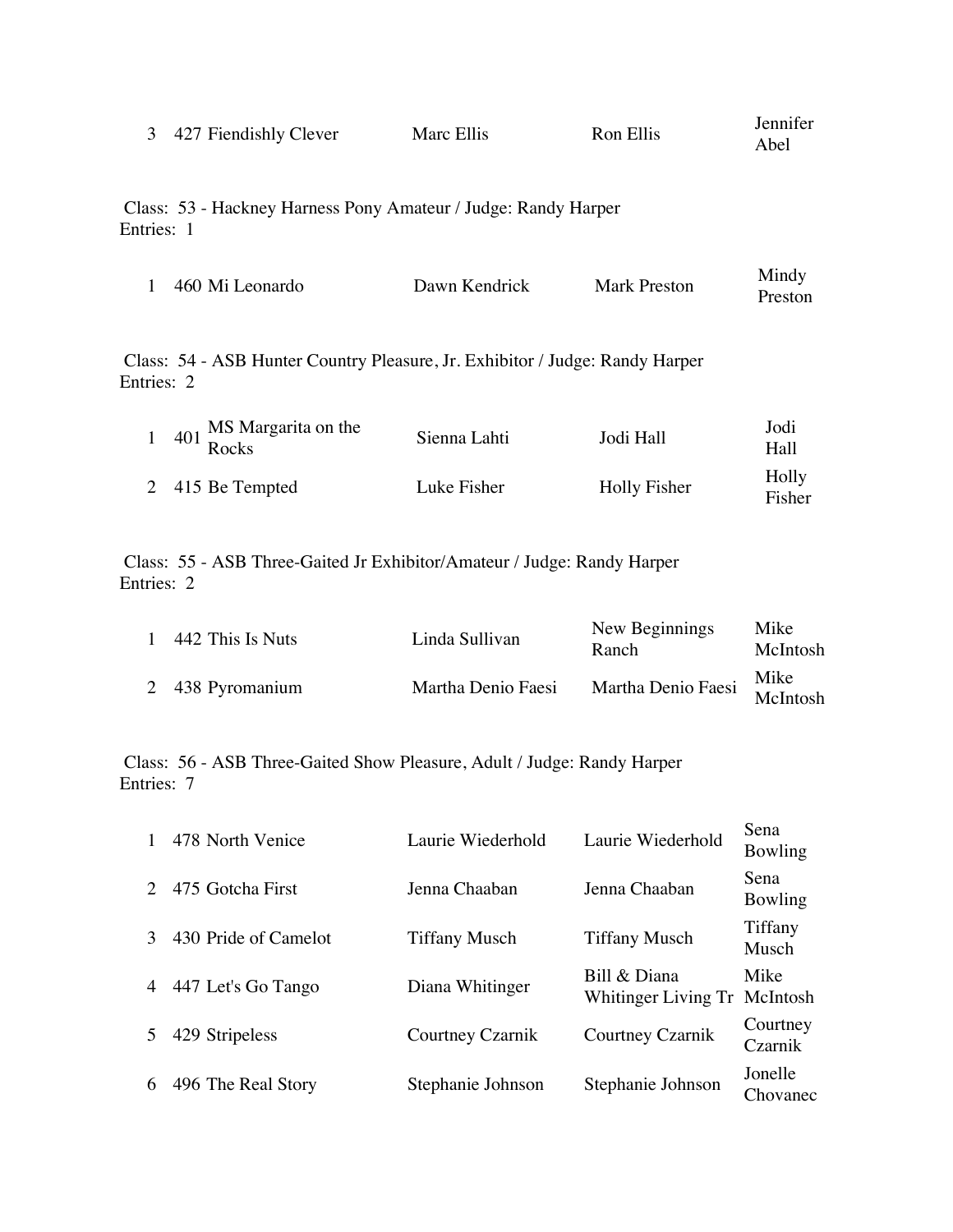Class: 59 - TBA 5 - Suitable for Dressage / Judge: Randy Harper Entries: 3

| 409 Sixties Rock          | Patti Adams     | Patti Adams        | Patti<br>Adams        |
|---------------------------|-----------------|--------------------|-----------------------|
| 2 437 Mountjoys Unreal    | Rhonda Hart     | Rhonda Hart        | Rhonda<br>Hart        |
| 410 Corinthian First Star | Kadence Jennett | Tereasa Hufstedler | Tereasa<br>Hufstedler |

Class: 60.1 - Ride A Buck / Judge: Randy Harper Entries: 2

| 1 398 The Ballroom Blitz | Carmen Gonzalez | Carmen Gonzalez | Jodi<br>Hall  |
|--------------------------|-----------------|-----------------|---------------|
| 2 407 C. H. Cadet's Son  | Sienna Lahti    | Jodi Hall       | Jodi<br>Hall- |

Class: 61 - AHHS Youth Medallion Showmanship In-Hand / Judge: Randy Harper Entries: 2

| 404 Heartland Heart of Blue | Lola Buchler | Carmen Gonzalez | Jodi<br>Hall  |
|-----------------------------|--------------|-----------------|---------------|
| 2 407 C. H. Cadet's Son     | Sienna Lahti | Jodi Hall       | Jodi<br>Hall- |

Class: 62 - Academy Horsemanship/Equitation WTC, 18 & over / Judge: Randy Harper Entries: 4

| 505 Nora     | Maia Wiederhold    | Taylor Creek Stables                 | Sena<br>Bowling |
|--------------|--------------------|--------------------------------------|-----------------|
| 2 511 George | Gabrielle Stephens | Taylor Creek Stables Sena<br>Bowling |                 |
| 510 Bella    | Heidi Youmans      | <b>Taylor Creek Stables</b>          | Sena<br>Bowling |
| 450 Chase    | Kelly Savela       | Tom Sworm                            | Tom<br>Sworm    |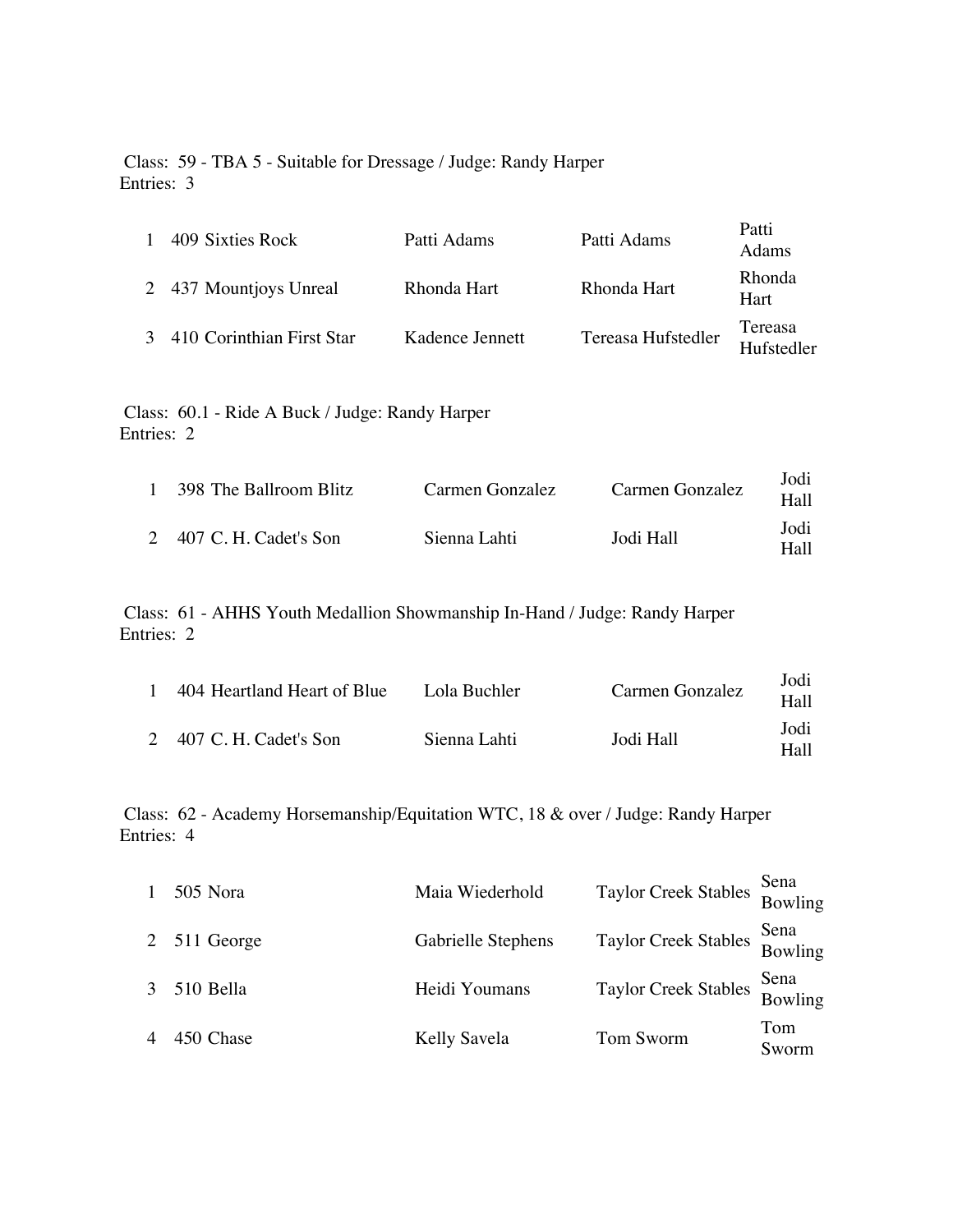Class: 64 - Academy Horsemanship/Equitation WTC, 13 & under / Judge: Randy Harper Entries: 1

| 1 501 George |               |                                      |  |
|--------------|---------------|--------------------------------------|--|
|              | Kennedy Crist | Taylor Creek Stables Sena<br>Bowling |  |

Class: 65 - Academy Pleasure/Performance WTC, 18 & over / Judge: Randy Harper Entries: 4

| 505 Nora     | Maia Wiederhold    | Taylor Creek Stables        | Sena<br>Bowling |
|--------------|--------------------|-----------------------------|-----------------|
| 2 511 George | Gabrielle Stephens | <b>Taylor Creek Stables</b> | Sena<br>Bowling |
| 450 Chase    | Kelly Savela       | Tom Sworm                   | Tom<br>Sworm    |
| 510 Bella    | Heidi Youmans      | <b>Taylor Creek Stables</b> | Sena<br>Bowling |

Class: 67 - Academy Pleasure/Performance WTC, 13 & under / Judge: Randy Harper Entries: 1

| Taylor Creek Stables Sena<br>Bowling<br>1 $501$ George<br><b>Kennedy Crist</b> |  |
|--------------------------------------------------------------------------------|--|
|--------------------------------------------------------------------------------|--|

Class: 69 - Academy Pleas/Perf Walk Trot Leadline, 8 & unde / Judge: Randy Harper Entries: 3

| $\mathbf{1}$ | 454 Connor    | Vivian Hirzel          | Tom Sworm                            | Tom<br>Sworm      |
|--------------|---------------|------------------------|--------------------------------------|-------------------|
|              | 2 506 Swinger | Aubryn Lee             | Taylor Creek Stables Sena<br>Bowling |                   |
|              | 412 Elsa      | <b>Scarlett Granby</b> | Jonathan Granby                      | Kathryn<br>Granby |

Class: 70 - Academy Horsemanship/Equitation WT 10 & under-S / Judge: Randy Harper Entries: 4

| 508 Bella |              |                                      |  |
|-----------|--------------|--------------------------------------|--|
|           | Elsa Regnier | Taylor Creek Stables Sena<br>Bowling |  |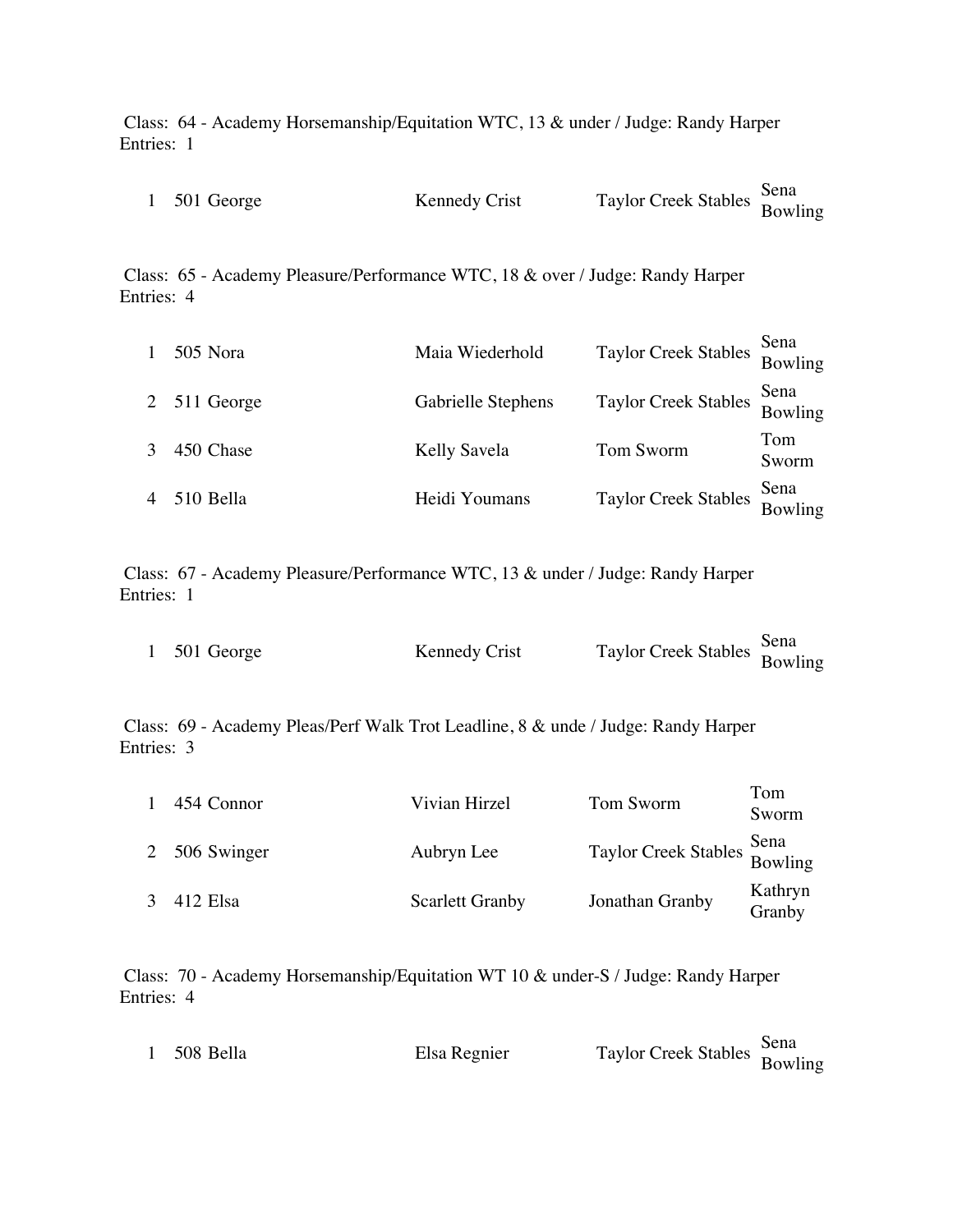| $2^{\circ}$ | 456 Connor               | Reagan Fournier | Tom Sworm                            | Tom<br>Sworm |
|-------------|--------------------------|-----------------|--------------------------------------|--------------|
|             | 3 502 Swinger            | Cooper Milligan | Taylor Creek Stables Sena<br>Bowling |              |
|             | 4 398 The Ballroom Blitz | Peyton Pollard  | Carmen Gonzalez                      | Jodi<br>Hall |

Class: 70.1 - Academy Horsemanship/Equitation WT 10 & under-S / Judge: Randy Harper Entries: 4

| $\mathbf{1}$ | 451 Sadie                                                | Kelsey Innes           | Tom Sworm                            | Tom<br>Sworm    |
|--------------|----------------------------------------------------------|------------------------|--------------------------------------|-----------------|
|              | 2 509 Nora                                               | Hagan Regnier          | Taylor Creek Stables Sena<br>Bowling |                 |
|              | 3 503 Swinger                                            | <b>Adelaide Pascoe</b> | <b>Taylor Creek Stables</b>          | Sena<br>Bowling |
|              | 4 401 $\frac{\text{MS} \text{ Margarita}}{\text{Rocks}}$ | Persie Boss            | Jodi Hall                            | Jodi<br>Hall    |

Class: 70.2 - Academy Horsemanship/Equitation WT 10 & under-Sp / Judge: Randy Harper Entries: 4

| 1              | 499 Nora               | Eva McDonald       | <b>Taylor Creek Stables</b> | Sena<br>Bowling |
|----------------|------------------------|--------------------|-----------------------------|-----------------|
| $2^{\circ}$    | 452 Sadie              | <b>Brynn Sines</b> | Tom Sworm                   | Tom<br>Sworm    |
| $\mathcal{E}$  | 457 Connor             | Rose Mogle         | Tom Sworm                   | Tom<br>Sworm    |
| $\overline{4}$ | 399 The Ballroom Blitz | Addison Gillespie  | Carmen Gonzalez             | Jodi<br>Hall    |

Class: 71 - Academy Horsemanship/Equitation WT, 11-13 / Judge: Randy Harper Entries: 2

| 1 507 Nora               | <b>Allyson Swims</b> | Taylor Creek Stables Sena<br>Bowling |              |
|--------------------------|----------------------|--------------------------------------|--------------|
| 2 400 The Ballroom Blitz | McKenna Kelly        | Carmen Gonzalez                      | Jodi<br>Hall |

Class: 72 - Academy Horsemanship/Equitation WT, 14-17 / Judge: Randy Harper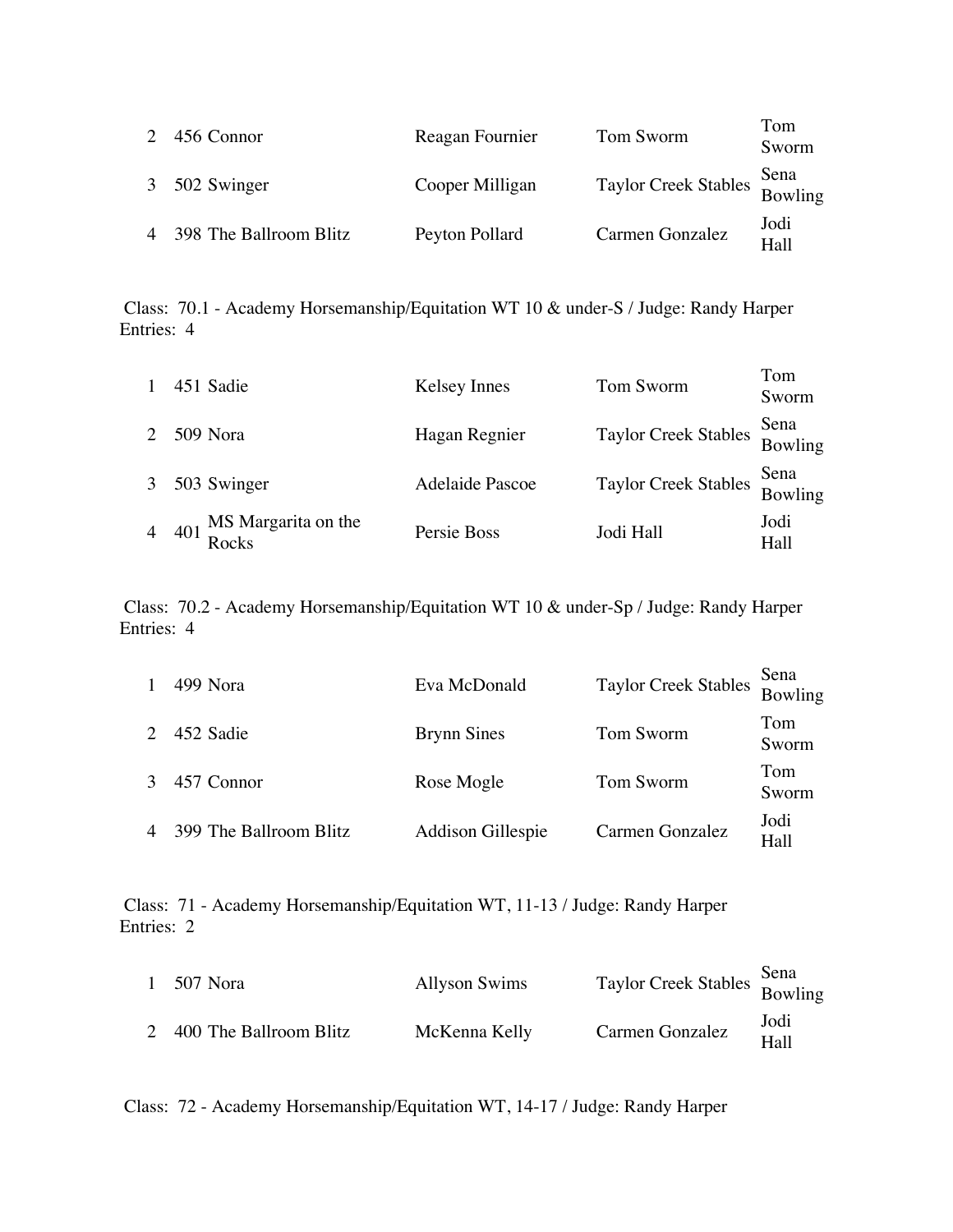Entries: 1

|                                                                                   | 500 Bella                                                                                     | Brianna George  | <b>Taylor Creek Stables</b> | Sena<br>Bowling |  |  |
|-----------------------------------------------------------------------------------|-----------------------------------------------------------------------------------------------|-----------------|-----------------------------|-----------------|--|--|
|                                                                                   | Class: 73 - Academy Horsemanship/Equitation WT, 18 & over / Judge: Randy Harper<br>Entries: 1 |                 |                             |                 |  |  |
|                                                                                   | 504 Spirited Edition                                                                          | Grace Gustafson | <b>Taylor Creek Stables</b> | Sena<br>Bowling |  |  |
| Class: 74 - Academy Pleasure/Performance WT, 8 & under-Spli / Judge: Randy Harper |                                                                                               |                 |                             |                 |  |  |

Entries: 4

|                | 456 Connor             | Reagan Fournier | Tom Sworm                            | Tom<br>Sworm    |
|----------------|------------------------|-----------------|--------------------------------------|-----------------|
| $\mathcal{L}$  | 508 Bella              | Elsa Regnier    | Taylor Creek Stables Sena<br>Bowling |                 |
|                | 398 The Ballroom Blitz | Peyton Pollard  | Carmen Gonzalez                      | Jodi<br>Hall    |
| $\overline{4}$ | 502 Swinger            | Cooper Milligan | <b>Taylor Creek Stables</b>          | Sena<br>Bowling |

Class: 74.1 - Academy Pleasure/Performance WT, 8 & under-Spli / Judge: Randy Harper Entries: 4

| $\mathbf{1}$   | 451 Sadie                       | Kelsey Innes           | Tom Sworm                            | Tom<br>Sworm |
|----------------|---------------------------------|------------------------|--------------------------------------|--------------|
| $2^{\circ}$    | 509 Nora                        | Hagan Regnier          | Taylor Creek Stables Sena<br>Bowling |              |
|                | 3 401 MS Margarita on the Rocks | Persie Boss            | Jodi Hall                            | Jodi<br>Hall |
| $\overline{4}$ | 503 Swinger                     | <b>Adelaide Pascoe</b> | Taylor Creek Stables Sena<br>Bowling |              |

Class: 75 - Academy Pleasure/Performance WT, 9-10 / Judge: Randy Harper Entries: 4

|  | 452 Sadie | <b>Brynn Sines</b> | Tom Sworm | l om<br>Sworm |
|--|-----------|--------------------|-----------|---------------|
|--|-----------|--------------------|-----------|---------------|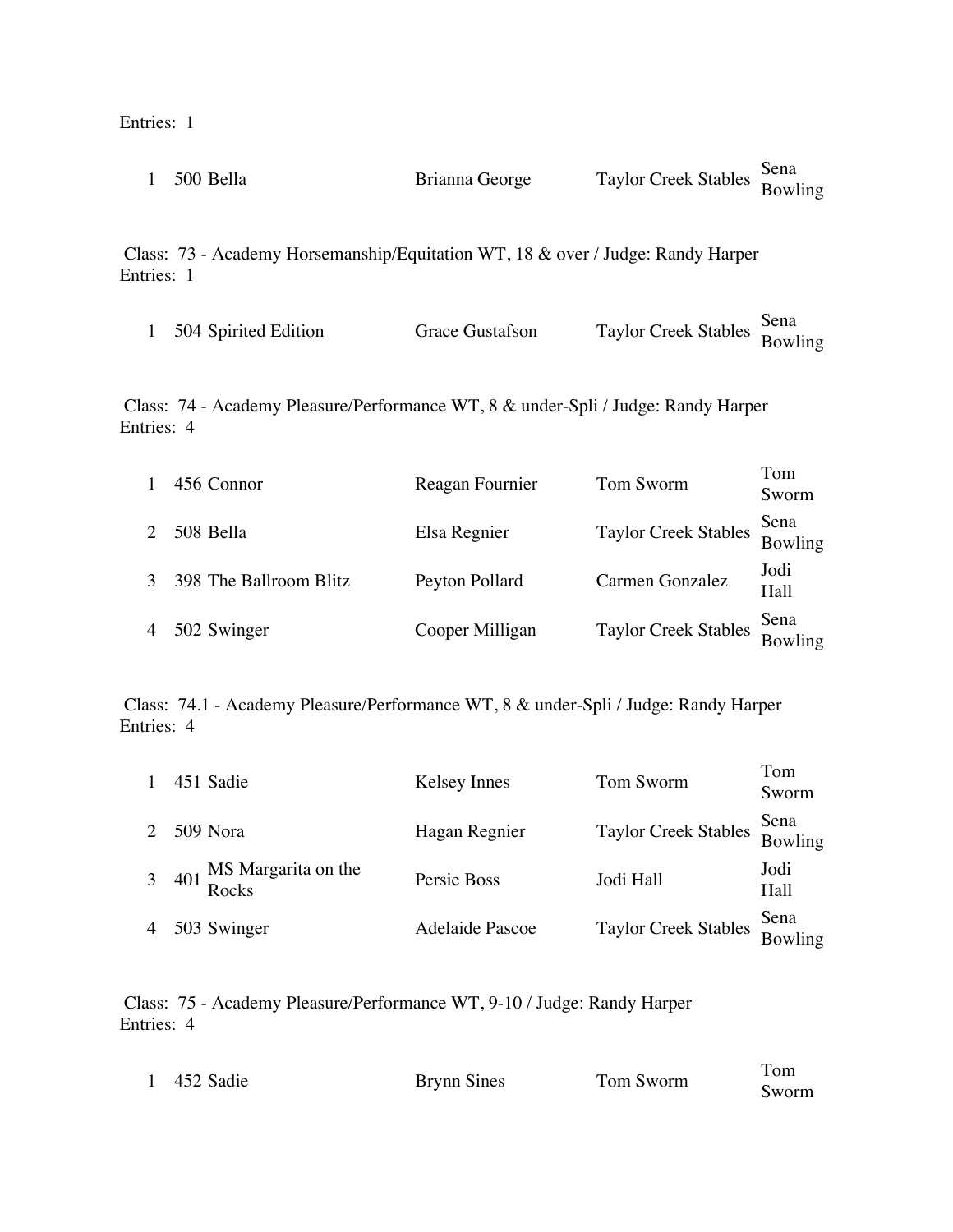| $\mathcal{L}$ | 499 Nora                 | Eva McDonald      | Taylor Creek Stables Sena<br>Bowling |              |
|---------------|--------------------------|-------------------|--------------------------------------|--------------|
|               | 3 457 Connor             | Rose Mogle        | Tom Sworm                            | Tom<br>Sworm |
|               | 4 399 The Ballroom Blitz | Addison Gillespie | Carmen Gonzalez                      | Jodi<br>Hall |

Class: 76 - Academy Pleasure/Performance WT, 11-13 / Judge: Randy Harper Entries: 2

| 1 507 Nora               | <b>Allyson Swims</b> | Taylor Creek Stables Sena<br>Bowling |              |
|--------------------------|----------------------|--------------------------------------|--------------|
| 2 400 The Ballroom Blitz | McKenna Kelly        | Carmen Gonzalez                      | Jodi<br>Hall |

Class: 78 - Academy Pleasure/Performance WT, 14-17 / Judge: Randy Harper Entries: 1

| 1 500 Bella | Brianna George |                                      |  |
|-------------|----------------|--------------------------------------|--|
|             |                | Taylor Creek Stables Sena<br>Bowling |  |

Class: 79 - Academy Pleasure/Performance WT, 18 & over / Judge: Randy Harper Entries: 1

| 504 Spirited Edition | Grace Gustafson | Taylor Creek Stables Sena<br>Bowling |  |
|----------------------|-----------------|--------------------------------------|--|
|                      |                 |                                      |  |

Class: 81 - Leadline, 8 Yrs & under / Judge: Randy Harper Entries: 2

| 1 455 Connor                  | Quinn Hirzel    | Tom Sworm       | Tom<br>Sworm |
|-------------------------------|-----------------|-----------------|--------------|
| 2 404 Heartland Heart of Blue | Rayland Pollard | Carmen Gonzalez | Jodi<br>Hall |

Class: 83 - UPHA Exceptional Challenge Cup, Lead Assisted / Judge: Randy Harper Entries: 1

| 453 Connor | Nolan Hirzel | Tom Sworm | 1 om  |
|------------|--------------|-----------|-------|
|            |              |           | Sworm |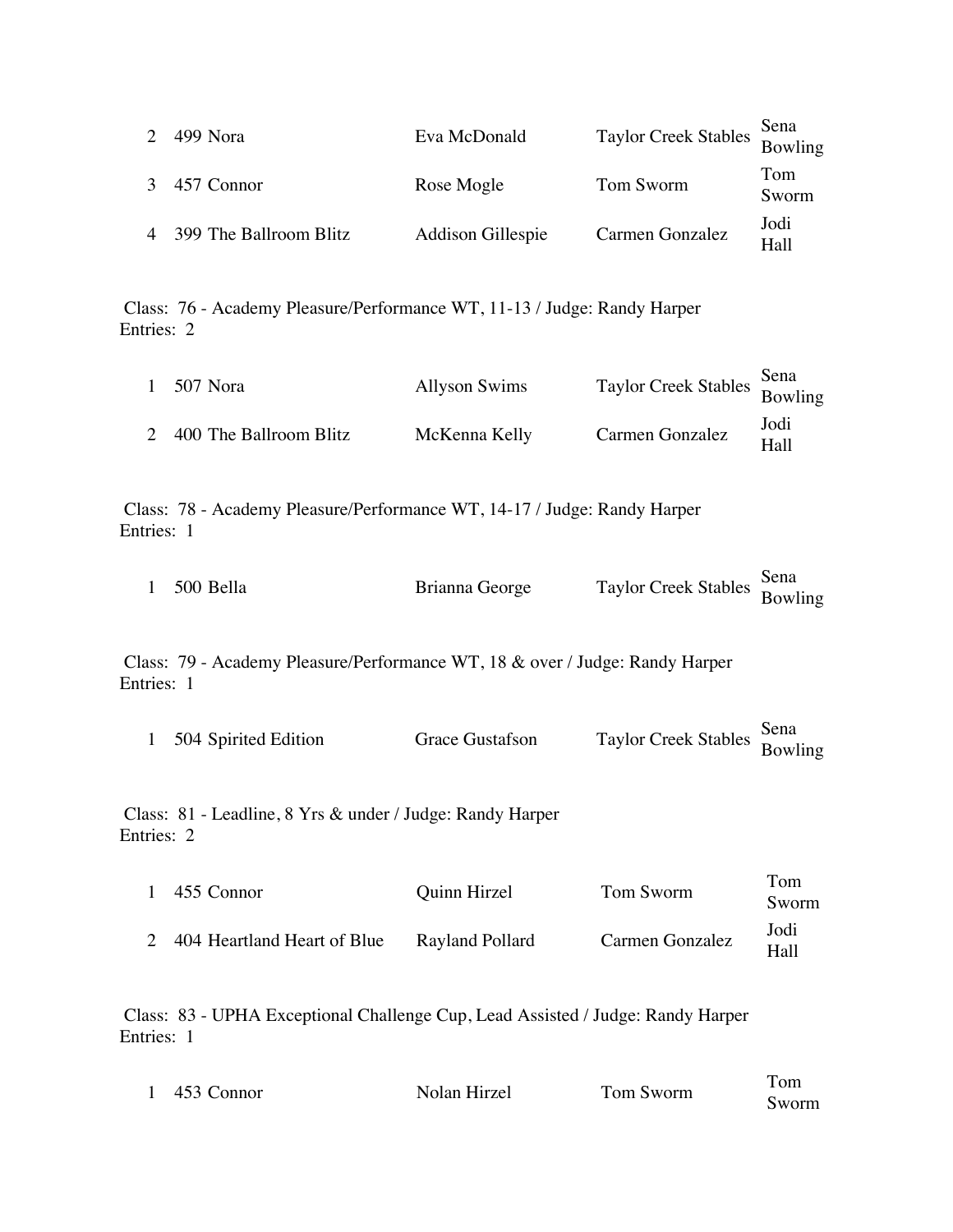Class: 84 - Open Walk-Trot-Jog Equitation 11 Yrs & Under / Judge: Randy Harper Entries: 3

| 1 | 463 Coffee Lace                             | Dylan Smith  | Kamryn Smith    | Sena<br>Bowling |
|---|---------------------------------------------|--------------|-----------------|-----------------|
|   | 449 Undulata's Blue Christmas Olivia Konett |              | Tom Sworm       | Tom<br>Sworm    |
|   | 400 The Ballroom Blitz                      | Lola Buchler | Carmen Gonzalez | Jodi<br>Hall    |

Class: 85 - Open Western Seat Equitation 17 & under / Judge: Randy Harper Entries: 1

| 1 410 Corinthian First Star | Kadence Jennett |                               | Tereasa |
|-----------------------------|-----------------|-------------------------------|---------|
|                             |                 | Tereasa Hufstedler Hufstedler |         |

Class: 88 - Open Walk & Trot/Jog Pleasure, Any Seat, 11 & un / Judge: Randy Harper Entries: 3

| $\mathbf{1}$ | 449 Undulata's Blue Christmas Olivia Konett |              | Tom Sworm                 | Tom<br>Sworm     |
|--------------|---------------------------------------------|--------------|---------------------------|------------------|
|              | 2 400 The Ballroom Blitz                    | Lola Buchler | Carmen Gonzalez           | Jodi<br>Hall     |
|              | 3 423 Who's Looking                         | Pyper Ellis  | Four Willows Farm<br>LL C | Jennifer<br>Abel |

Class: 90 - Open English Pleasure Saddle Seat, Adult / Judge: Randy Harper Entries: 6

| 417 Gothic's Hell's Bells | Marcia Belcher       | Marcia Belcher       | Marcia<br>Belcher     |
|---------------------------|----------------------|----------------------|-----------------------|
| 430 Pride of Camelot      | <b>Tiffany Musch</b> | <b>Tiffany Musch</b> | Tiffany<br>Musch      |
| 485 Step It up a Notch    | Lexie Biederman      | Gayle Biederman      | Pamela<br>Specht      |
| 488 MRF Spark the Fire    | Holly A. Armstrong   | Holly A. Armstrong   | Holly A.<br>Armstrong |
| 411 Paragon's Lindy       | Kathryn Granby       | Jonathan Granby      | Kathryn<br>Granby     |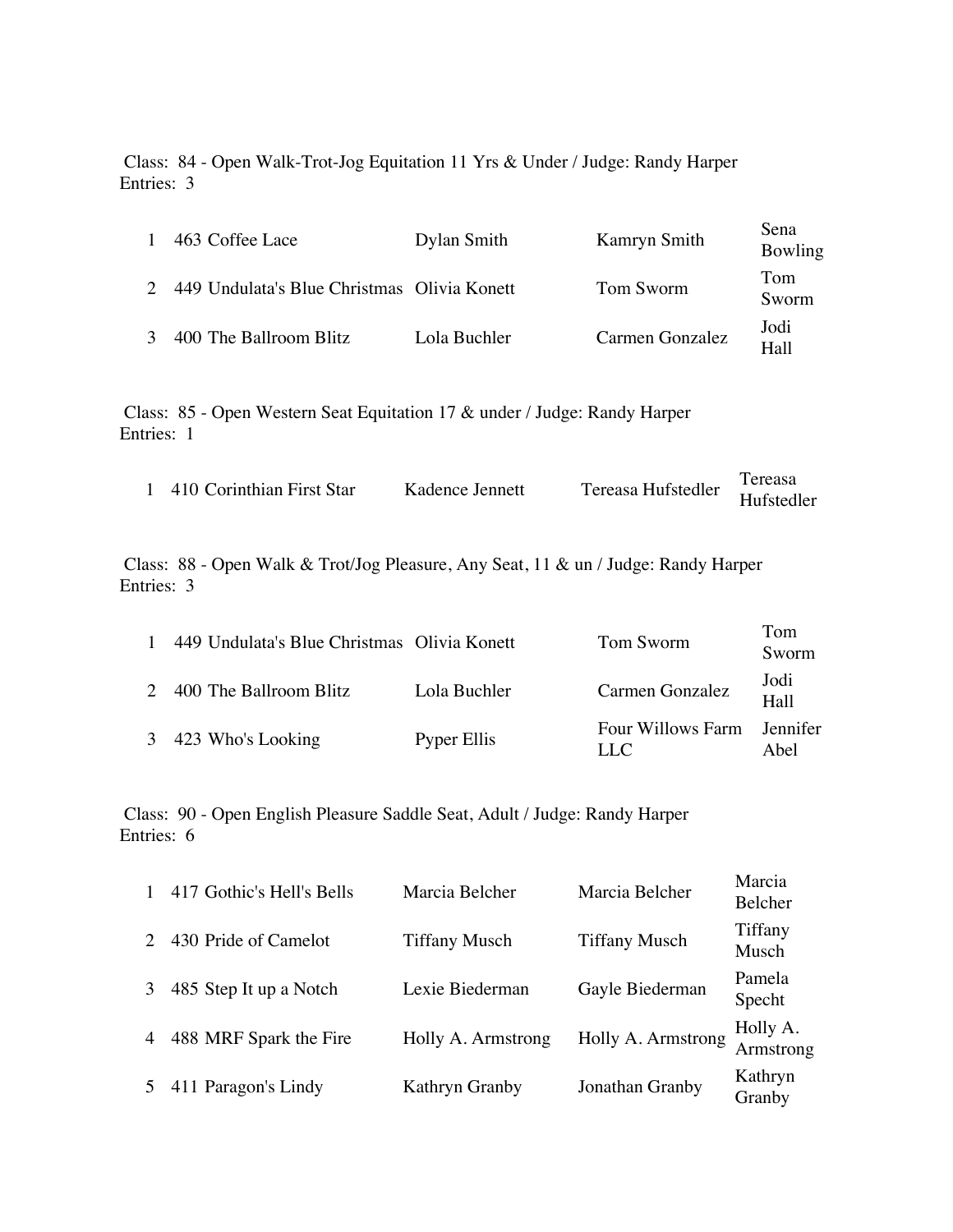|  | 6 431 Pandora's Hope | Stephanie Carter | Stephanie Carter | Stephanie<br>Carter |
|--|----------------------|------------------|------------------|---------------------|
|--|----------------------|------------------|------------------|---------------------|

Class: 91 - Morgan Hunter Pleasure Junior Exhibitor / Judge: Randy Harper Entries: 1

| 410 Corinthian First Star | Kadence Jennett | Tereasa Hufstedler | Tereasa    |
|---------------------------|-----------------|--------------------|------------|
|                           |                 |                    | Hufstedler |

Class: 93.1 - Hackney Pleasure Driving Limit Driver / Judge: Randy Harper Entries: 1

|                         |                   |                   | Jonelle  |
|-------------------------|-------------------|-------------------|----------|
| 489 Regal's Princess Di | Stephanie Johnson | Christine Johnson | Chovanec |

Class: 94 - ASB Three-Gaited Show Pleasure, Jr Exhibitor / Judge: Randy Harper Entries: 2

| 1 470 Royal Crest's Stone Idol | Isabella Sigsby    | <b>Charlotte Elwert</b>              | Sena<br>Bowling |
|--------------------------------|--------------------|--------------------------------------|-----------------|
| 2 441 Promised Asset           | Maddie MacAllister | Heather MacAllister Mike<br>McIntosh |                 |

Class: 95 - UPHA Challenge Cup, Saddle Seat Eq W/T 10 & Unde / Judge: Randy Harper Entries: 2

| 449 Undulata's Blue Christmas Olivia Konett | Tom Sworm | Tom   |
|---------------------------------------------|-----------|-------|
|                                             |           | Sworm |

Class: 96 - Open Hunt Seat Equitation 17 & under / Judge: Randy Harper Entries: 2

| 1 415 Be Tempted            | Luke Fisher     | Holly Fisher       | Holly<br>Fisher       |
|-----------------------------|-----------------|--------------------|-----------------------|
| 2 410 Corinthian First Star | Kadence Jennett | Tereasa Hufstedler | Tereasa<br>Hufstedler |

Class: 97 - Morgan Western Pleasure Junior Exhibitor / Judge: Randy Harper Entries: 1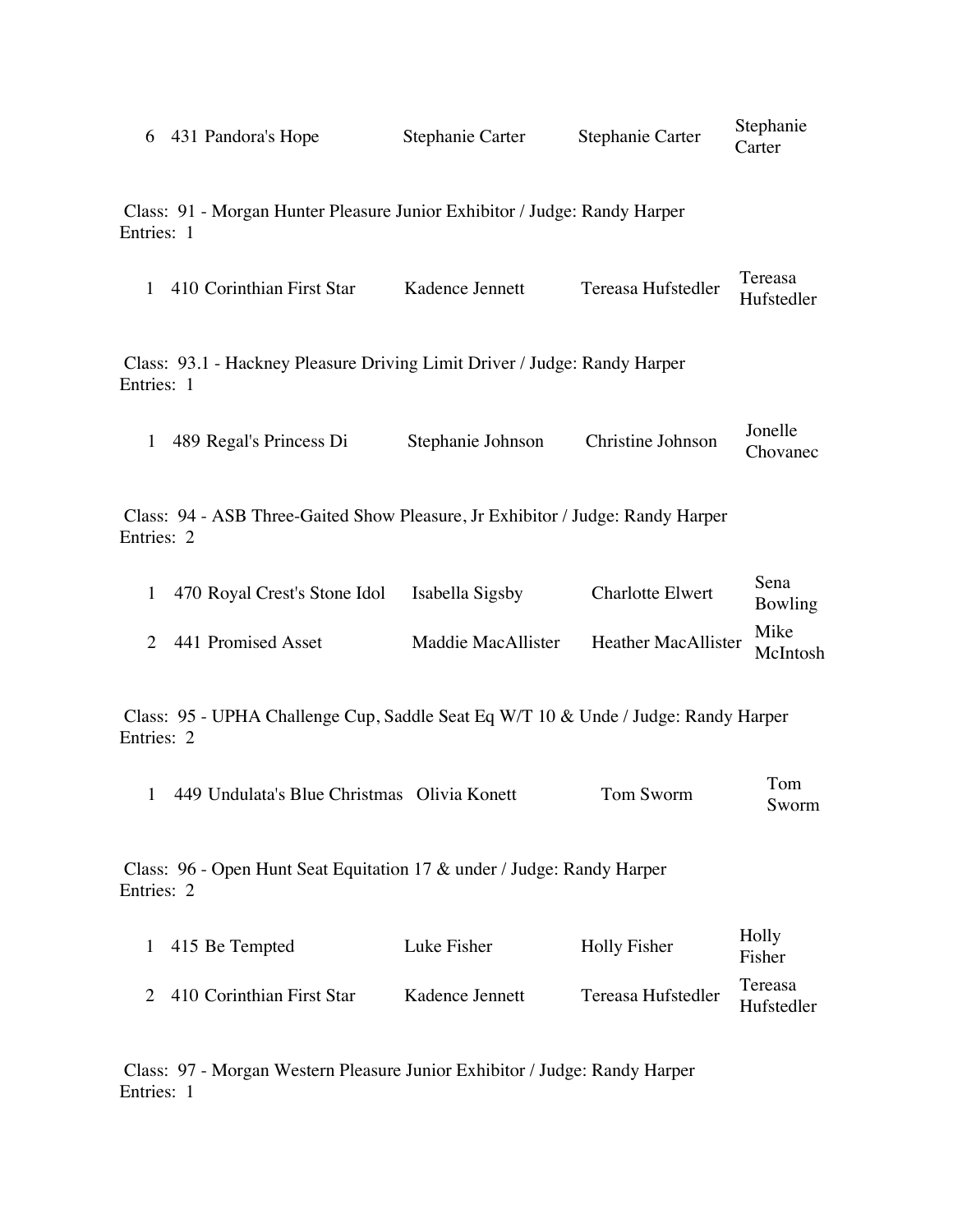|  | 410 Corinthian First Star | Kadence Jennett | Tereasa Hufstedler | Tereasa    |
|--|---------------------------|-----------------|--------------------|------------|
|  |                           |                 |                    | Hufstedler |

Class: 98 - AHHS Youth Medallion Roadster Under Saddle / Judge: Randy Harper Entries: 1

| 407 C. H. Cadet's Son | Sienna Lahti | Jodi Hall | Jodi<br>Hall |
|-----------------------|--------------|-----------|--------------|
|                       |              |           |              |

Class: 99 - Open English Pleasure Saddle Seat, Jr. Exhibitor / Judge: Randy Harper Entries: 2

| 468 Far Away Kentucky<br>Chrome | Kamryn Smith    | Alex Walton        | Sena<br>Bowling       |
|---------------------------------|-----------------|--------------------|-----------------------|
| 2 410 Corinthian First Star     | Kadence Jennett | Tereasa Hufstedler | Tereasa<br>Hufstedler |

Class: 101 - TBA-Morgan Jr Horse Hunt Seat Prospect-Walk/Trot / Judge: Randy Harper Entries: 1

|                                                                   | 493 VSB Foxy Boy                      | <b>Brittany Decker</b> | Paul Plank                        | Jonelle<br>Chovanec   |  |  |  |
|-------------------------------------------------------------------|---------------------------------------|------------------------|-----------------------------------|-----------------------|--|--|--|
| Class: 102 - Best Dressed Pet / Judge: Randy Harper<br>Entries: 2 |                                       |                        |                                   |                       |  |  |  |
|                                                                   | 472 CH Callaway's Consider<br>Me Gone | Lauren Greenwald       | SGF Winning Ways Sena<br>Farm LTD | Bowling               |  |  |  |
| $\mathcal{D}_{\mathcal{L}}$                                       | 410 Corinthian First Star             | Kadence Jennett        | Tereasa Hufstedler                | Tereasa<br>Hufstedler |  |  |  |

Class: 103 - Open Parade Horse Championship / Judge: Randy Harper Entries: 1

| 397 Nico A Dance | James Kellogg |                           | James |
|------------------|---------------|---------------------------|-------|
|                  |               | Bridgette Wanning Kellogg |       |

Class: 104 - Open Saddle Seat Equitation 17 & under / Judge: Randy Harper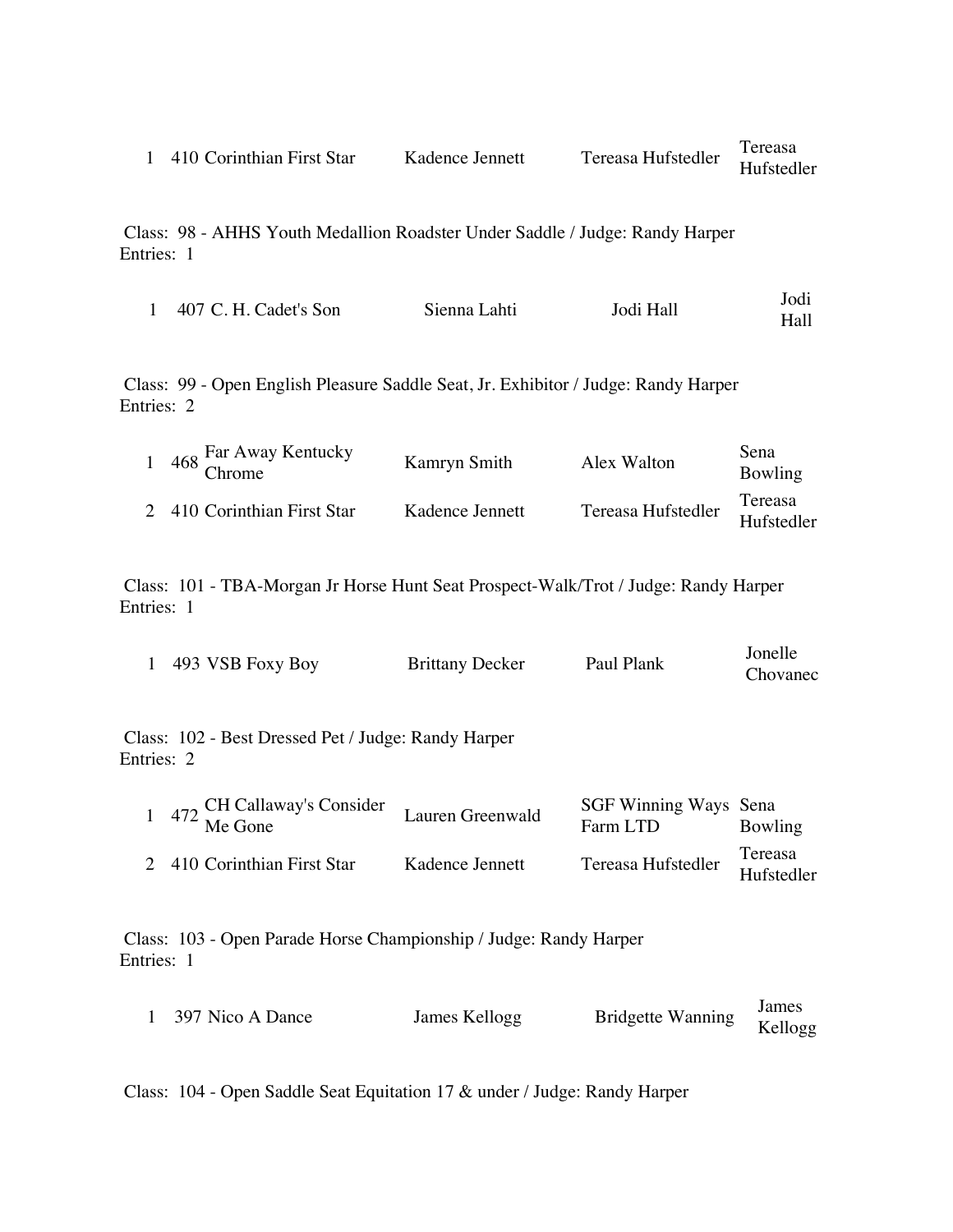## Entries: 2

| 1 470 Royal Crest's Stone Idol Addie Lee |                 | <b>Charlotte Elwert</b> | Sena<br>Bowling       |
|------------------------------------------|-----------------|-------------------------|-----------------------|
| 2 410 Corinthian First Star              | Kadence Jennett | Tereasa Hufstedler      | Tereasa<br>Hufstedler |

Class: 106 - Hackney Harness Pony Championship / Judge: Randy Harper Entries: 2

| $433$ Crystal Creek's Double<br>Trouble | Kathy Mulvan Buente | Kathy Mulvan<br>Buente | Lindsay<br>Lavery |
|-----------------------------------------|---------------------|------------------------|-------------------|
| 2 460 Mi Leonardo                       | Dawn Kendrick       | Mark Preston           | Mindy<br>Preston  |

Class: 107 - Morgan Classic Pleasure Saddle Championship / Judge: Randy Harper Entries: 1

| 469 Merriehill Times Square Arria Sicard | Arria Sicard | Sena    |
|------------------------------------------|--------------|---------|
|                                          |              | Bowling |

Class: 108 - ASB Three Gaited Park Full Mane & Tail Champions / Judge: Randy Harper Entries: 1

|                           | Mike McIntosh | AnneLuise  | Mike            |
|---------------------------|---------------|------------|-----------------|
| 445 Sylvanhall Ode to Joy |               | Montgomery | <b>McIntosh</b> |

Class: 110 - ASB Hunter Country Pleasure Amateur Championship / Judge: Randy Harper Entries: 10

|                | 491 Sable Mink                            | Erin Zissler      | Erin Zissler             | Erin<br><b>Zissler</b> |
|----------------|-------------------------------------------|-------------------|--------------------------|------------------------|
| $2^{\circ}$    | 409 Sixties Rock                          | Patti Adams       | Patti Adams              | Patti<br>Adams         |
| $\overline{3}$ | 408 Something Borrowed,<br>Something Blue | Courtney Stefanik | <b>Courtney Stefanik</b> | Courtney<br>Stefanik   |
| $\overline{4}$ | 466 Kingpin's Black Diamond Greta Keranen |                   | Greta Keranen            | Sena<br>Bowling        |
| $\mathcal{F}$  | 494 Nutcracker's Dream Girl               | Cecelia Huffmann  | <b>Charles Huffmann</b>  | Jonelle<br>Chovanec    |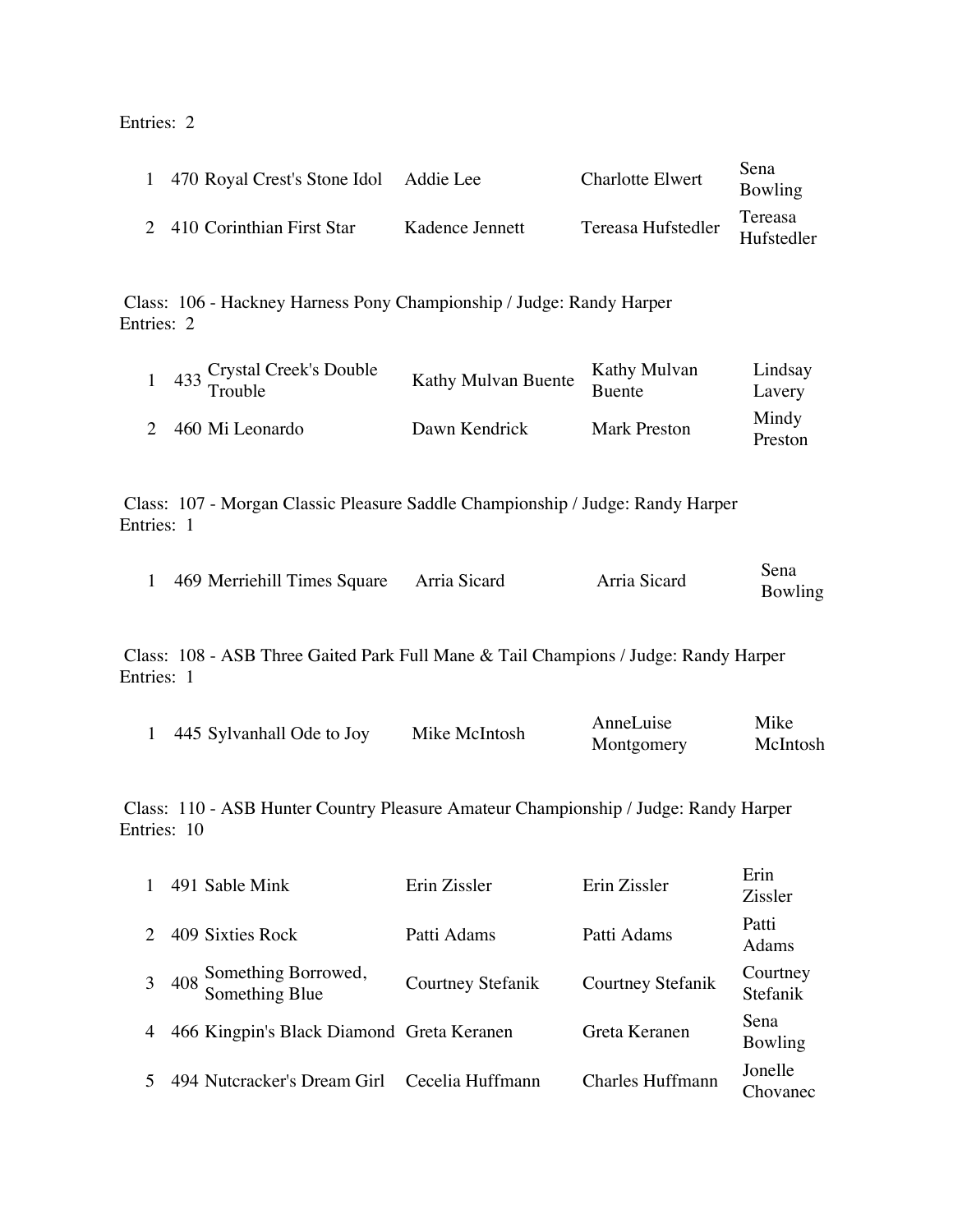| 6 487 Casually Elegant | Donna Spears | Donna Spears | Donna         |
|------------------------|--------------|--------------|---------------|
|                        |              |              | <b>Spears</b> |

Class: 111 - ASB Three-Gaited Show Pleasure Adult Championshi / Judge: Randy Harper Entries: 9

|   | 483 Couture Blue     | Claudia Olejniczak   | Claudia Olejniczak                           | Pamela<br>Specht       |
|---|----------------------|----------------------|----------------------------------------------|------------------------|
|   | 478 North Venice     | Laurie Wiederhold    | Laurie Wiederhold                            | Sena<br>Bowling        |
|   | 430 Pride of Camelot | <b>Tiffany Musch</b> | <b>Tiffany Musch</b>                         | Tiffany<br>Musch       |
|   | 475 Gotcha First     | Jenna Chaaban        | Jenna Chaaban                                | <b>Sena</b><br>Bowling |
| 5 | 447 Let's Go Tango   | Diana Whitinger      | Bill & Diana<br>Whitinger Living Tr McIntosh | Mike                   |
| 6 | 496 The Real Story   | Stephanie Johnson    | Stephanie Johnson                            | Jonelle<br>Chovanec    |

Class: 112 - Open Fine Harness Jackpot Stake, any breed / Judge: Randy Harper Entries: 1

| 1 471 First in Line | Dr. Amie Rowe | Saddlebred Rowe | Sena    |
|---------------------|---------------|-----------------|---------|
|                     |               |                 | Bowling |

Class: 113 - ASB Five-Gaited Show Pleasure Championship / Judge: Randy Harper Entries: 2

| 1 473 Tick Tock McGlaughlin Lindsey Greenwald |                 | SGF Winning Ways Sena<br>Farm LTD | Bowling          |
|-----------------------------------------------|-----------------|-----------------------------------|------------------|
| 2 440 Start the Game                          | Katie Lindamood | Steve Lindamood                   | Mike<br>McIntosh |

Class: 114 - Morgan Hunter Pleasure Open Championship / Judge: Randy Harper Entries: 1

|                        | Roberta Bartlett |                  | Roberta  |
|------------------------|------------------|------------------|----------|
| 395 Sugarlane Starlett |                  | Roberta Bartlett | Bartlett |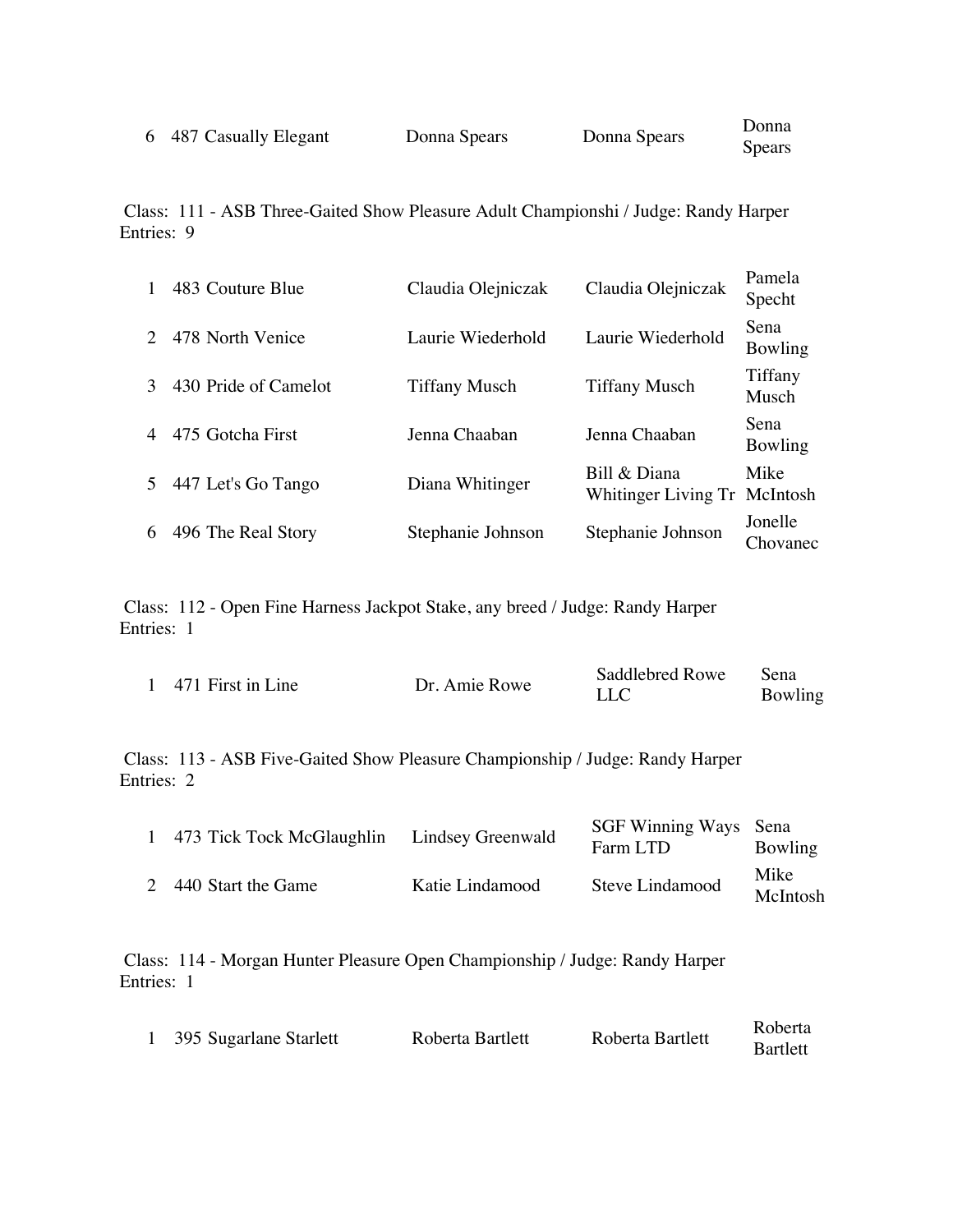Class: 115 - Hackney Pony Championship / Judge: Randy Harper Entries: 2

|   | 432 CH Heartland Whirlwind Kathy Mulvan Buente |               | Kathy Mulvan<br><b>Buente</b> | Lindsay<br>Lavery      |
|---|------------------------------------------------|---------------|-------------------------------|------------------------|
| 2 | 481 Nobu                                       | Jackie Hawkes | Jackie Hawkes                 | <b>Steve</b><br>Demjen |

Class: 116 - ASB Show Pleasure Driving Championship / Judge: Randy Harper Entries: 1

|                       | Linda Boxdorfer |               | Jennifer |
|-----------------------|-----------------|---------------|----------|
| 426 Prince Joseph SLS |                 | Jennifer Abel | Abel     |

Class: 117 - ASB Three-Gaited Amateur/Jr Exhibitor Championsh / Judge: Randy Harper Entries: 2

| 442 This Is Nuts | Linda Sullivan     | New Beginnings<br>Ranch     | Mike<br>McIntosh |
|------------------|--------------------|-----------------------------|------------------|
| 2 438 Pyromanium | Martha Denio Faesi | Martha Denio Faesi McIntosh | Mike             |

Class: 119 - Roadster Pony To Bike Championship / Judge: Randy Harper Entries: 2

| 1 394 Hopes and Dreams     | Katherine Hicks | <b>Katherine Hicks</b> | Katie<br><b>Hicks</b>   |
|----------------------------|-----------------|------------------------|-------------------------|
| 2 498 Regal's Crown Prince | Ann Moro        | Julie Moro             | Hoppy<br><b>Bennett</b> |

Class: 120 - ASB Five-Gaited Amateur/Jr Exhibitor Championshi / Judge: Randy Harper Entries: 3

|   | 446 Little Rocketman                          | Jill O'Hara | Jennifer O'Hara<br>Living Trust | Mike<br>McIntosh |
|---|-----------------------------------------------|-------------|---------------------------------|------------------|
|   | 476 Undulata's Sweet Emotion Mackenzie Newton |             | Mackenzie Newton                | Sena<br>Bowling  |
| 3 | 427 Fiendishly Clever                         | Marc Ellis  | Ron Ellis                       | Jennifer<br>Abel |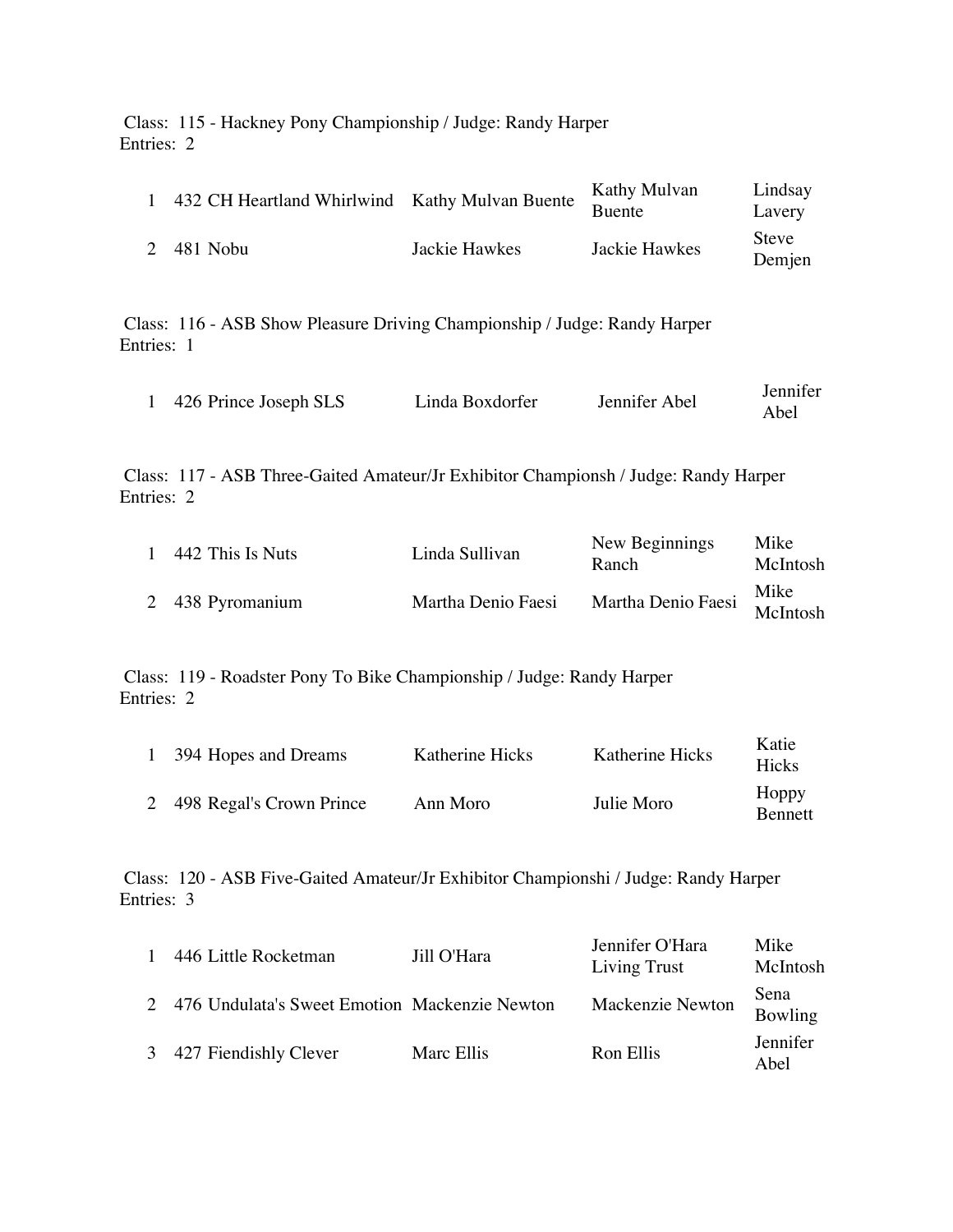Class: 121 - ASB Three-Gaited Jackpot Stake / Judge: Randy Harper Entries: 2

| 1                                                                                                 | 464 Kalarama's My Shot                                                                            | Sena Bowling         | Julie Edgar            | Sena<br>Bowling        |  |  |
|---------------------------------------------------------------------------------------------------|---------------------------------------------------------------------------------------------------|----------------------|------------------------|------------------------|--|--|
| $\overline{2}$                                                                                    | 439 Nuttin But Royalty                                                                            | Mike McIntosh        | <b>Margaret Tirkes</b> | Mike<br>McIntosh       |  |  |
|                                                                                                   | Class: 122 - ASB Three-Gaited Park Horse Amateur/Jr. Ex Champ / Judge: Randy Harper<br>Entries: 1 |                      |                        |                        |  |  |
| 1                                                                                                 | 480 Takes Blue to Tango                                                                           | <b>Kelley Norris</b> | <b>Kelley Norris</b>   | <b>Steve</b><br>Demjen |  |  |
|                                                                                                   | Class: 124 - ASB Five-Gaited Open Jackpot Stake / Judge: Randy Harper<br>Entries: 1               |                      |                        |                        |  |  |
| $\mathbf{1}$                                                                                      | 465 Mien Lalique                                                                                  | Elizabeth Edgar      | William Edgar          | Sena<br>Bowling        |  |  |
| Class: 126 - ASB Hunter Country Pleasure, Jr Exhibitor Champi / Judge: Randy Harper<br>Entries: 2 |                                                                                                   |                      |                        |                        |  |  |
| $\mathbf{1}$                                                                                      | 415 Be Tempted                                                                                    | Luke Fisher          | Holly Fisher           | Holly<br>Fisher        |  |  |
| $\overline{2}$                                                                                    | MS Margarita on the<br>401<br>Rocks                                                               | Sienna Lahti         | Jodi Hall              | Jodi<br>Hall           |  |  |

Class: 127 - Walk-Trot Equitation 11 Yrs & Under Championship / Judge: Randy Harper Entries: 3

| 463 Coffee Lace                             | Dylan Smith  | Kamryn Smith    | Sena<br>Bowling |
|---------------------------------------------|--------------|-----------------|-----------------|
| 449 Undulata's Blue Christmas Olivia Konett |              | Tom Sworm       | Tom<br>Sworm    |
| 400 The Ballroom Blitz                      | Lola Buchler | Carmen Gonzalez | Jodi<br>Hall    |

Class: 128 - Open Pleasure Driving Championship / Judge: Randy Harper Entries: 2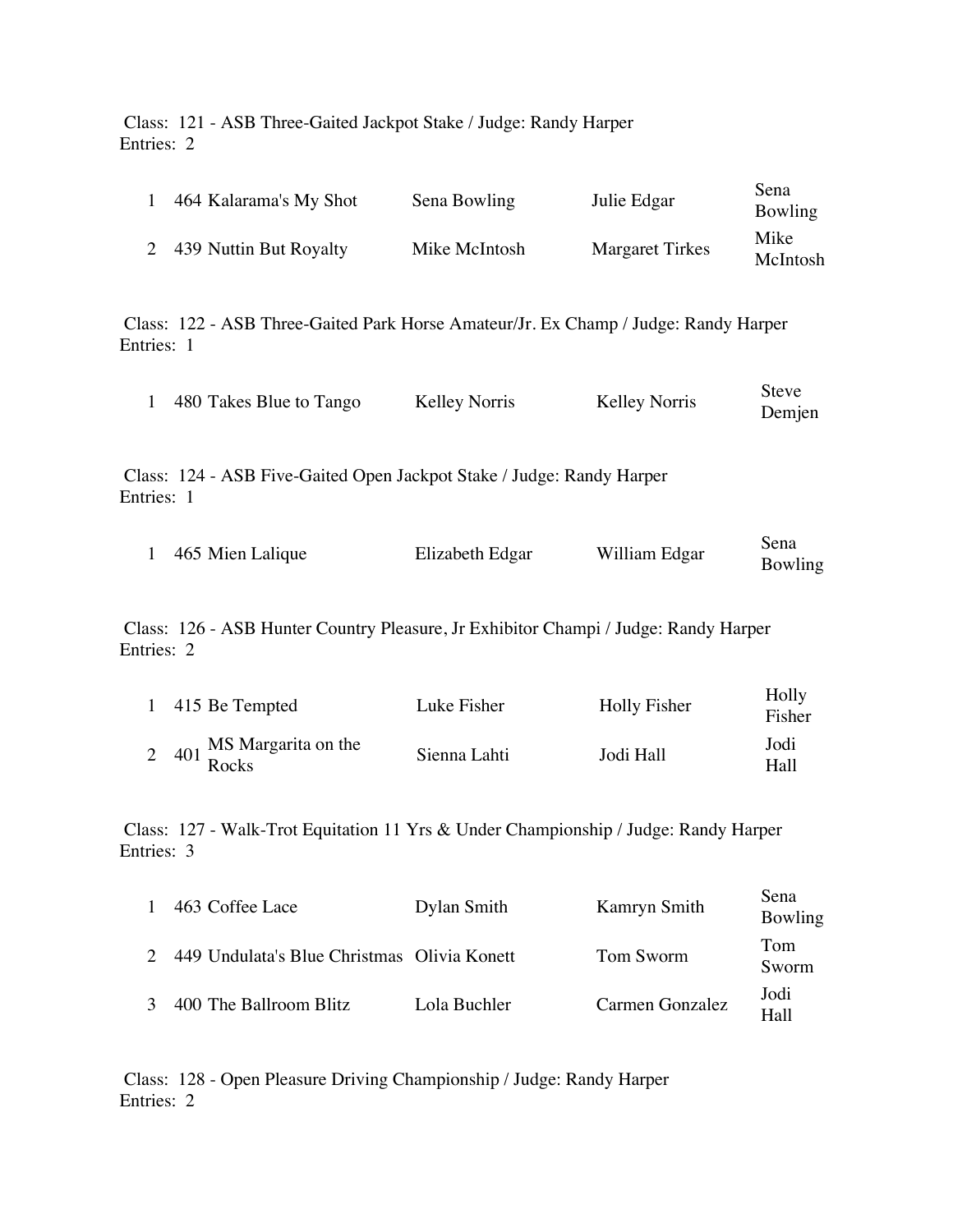| 462 Boss Hog     | Lauren Greenwald | Sena Bowling | Sena<br>Bowling  |
|------------------|------------------|--------------|------------------|
| 2 458 Troubadour | Iris Bolton      | Iris Bolton  | Mindy<br>Preston |

Class: 129 - Open Hunter Pleasure Championship / Judge: Randy Harper Entries: 3

| 409 Sixties Rock                          | Patti Adams   | Patti Adams   | Patti<br>Adams   |
|-------------------------------------------|---------------|---------------|------------------|
| 466 Kingpin's Black Diamond Greta Keranen |               | Greta Keranen | Sena<br>Bowling  |
| 416 SHS Covert Affair                     | Alexis Fenger | Alexis Fenger | Alexis<br>Fenger |

Class: 132 - Morgan Hunter Pleasure Jr. Exh. Championship / Judge: Randy Harper Entries: 1

| 1 410 Corinthian First Star | Kadence Jennett |                               | Tereasa |
|-----------------------------|-----------------|-------------------------------|---------|
|                             |                 | Tereasa Hufstedler Hufstedler |         |

Class: 133 - Open English Pleasure, Saddle Seat, Jr. Exh, Cha / Judge: Randy Harper Entries: 1

| $468$ Far Away Kentucky | Kamryn Smith | Alex Walton | Sena    |
|-------------------------|--------------|-------------|---------|
| hrome:                  |              |             | Bowling |

Class: 134 - ASB Western Country Pleasure Championship / Judge: Randy Harper Entries: 4

| 1              | 448 Victor Victorious | <b>Beverly Costinew</b> | <b>Beverly Costinew</b> | Tom<br>Sworm    |
|----------------|-----------------------|-------------------------|-------------------------|-----------------|
| $\mathcal{D}$  | 467 Tesoro            | Elizabeth Edgar         | Elizabeth Edgar         | Sena<br>Bowling |
| 3              | 437 Mountjoys Unreal  | Rhonda Hart             | Rhonda Hart             | Rhonda<br>Hart  |
| $\overline{4}$ | 409 Sixties Rock      | Patti Adams             | Patti Adams             | Patti<br>Adams  |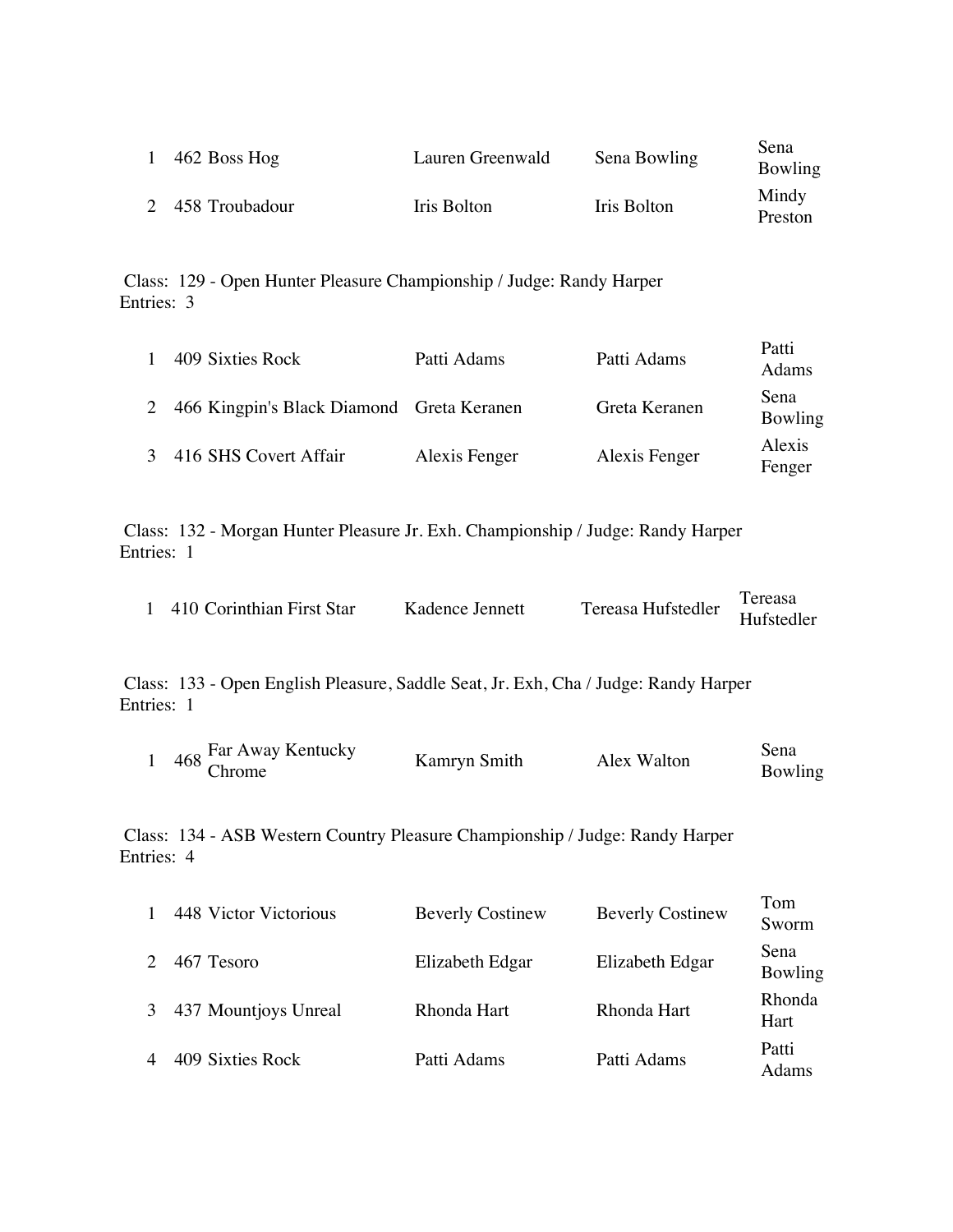Class: 136 - ASB 3-Gaited Park Pleasure Championship / Judge: Randy Harper Entries: 3

|  | 477 That Moonglow | Elizabeth Hennessey | Christopher      | Sena    |
|--|-------------------|---------------------|------------------|---------|
|  |                   |                     | <b>Hennessey</b> | Bowling |

Class: 137 - Open Walk & Trot/Jog Pleasure 11 & under Any Sea / Judge: Randy Harper Entries: 3

| $\mathbf{1}$  | 449 Undulata's Blue Christmas Olivia Konett |              | Tom Sworm                | Tom<br>Sworm            |
|---------------|---------------------------------------------|--------------|--------------------------|-------------------------|
|               | 2 423 Who's Looking                         | Pyper Ellis  | Four Willows Farm<br>LLC | <b>Jennifer</b><br>Abel |
| $\mathcal{R}$ | 400 The Ballroom Blitz                      | Lola Buchler | Carmen Gonzalez          | Jodi<br>.<br>Hall       |

Class: 138 - Open Saddle Seat Equitation Jr Exhibitor Champio / Judge: Randy Harper Entries: 1

| 461 Memories Jazz Queen | Addie Lee | Taylor Creek Stables Sena<br>Bowling |  |
|-------------------------|-----------|--------------------------------------|--|
|-------------------------|-----------|--------------------------------------|--|

Class: 139 - Hackney Harness Pony Show Pleasure Driving Champ / Judge: Randy Harper Entries: 2

| 482 Reedann's Liberace      | Jackie Hawkes | Jackie Hawkes | <b>Steve</b><br>Demjen |
|-----------------------------|---------------|---------------|------------------------|
| 2 396 Michigan's Killer Bee | Jon Sweet     | Jon Sweet     | Jon<br>Sweet           |

Class: 141 - Open Western Pleasure Championship / Judge: Randy Harper Entries: 2

| 448 Victor Victorious | <b>Beverly Costinew</b> | <b>Beverly Costinew</b> | Tom<br>Sworm   |
|-----------------------|-------------------------|-------------------------|----------------|
| 2 409 Sixties Rock    | Patti Adams             | Patti Adams             | Patti<br>Adams |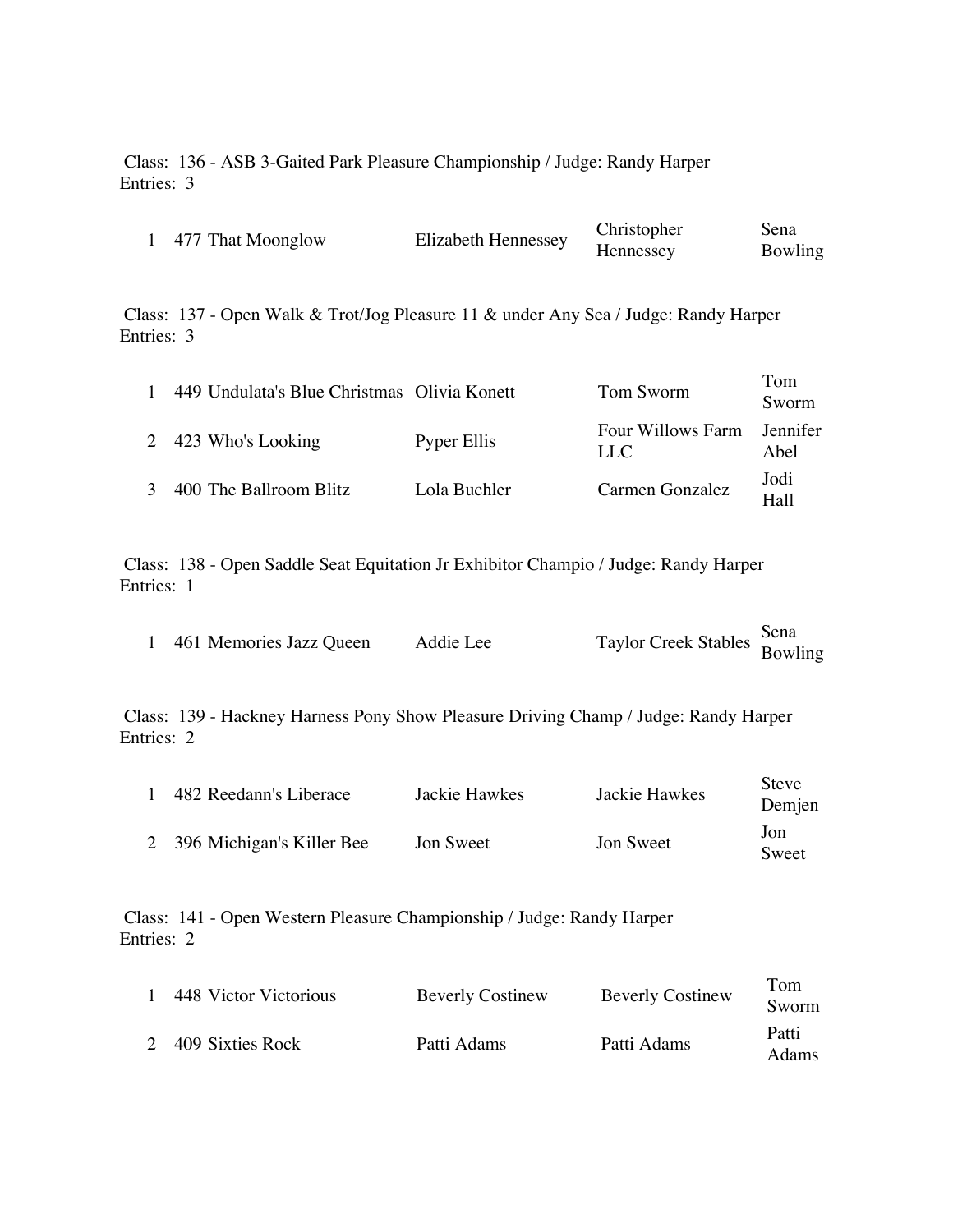Class: 142 - Pleasure Pony/Horse Under Saddle AHHS Youth Meda / Judge: Randy Harper Entries: 1

| 404 Heartland Heart of Blue | Lola Buchler | Carmen Gonzalez | Jodi |
|-----------------------------|--------------|-----------------|------|
|                             |              |                 | Hall |

Class: 143 - Open English Pleasure Saddle Seat Adult Champion / Judge: Randy Harper Entries: 4

| 417 Gothic's Hell's Bells | Marcia Belcher       | Marcia Belcher       | Marcia<br>Belcher   |
|---------------------------|----------------------|----------------------|---------------------|
| 430 Pride of Camelot      | <b>Tiffany Musch</b> | <b>Tiffany Musch</b> | Tiffany<br>Musch    |
| 411 Paragon's Lindy       | Kathryn Granby       | Jonathan Granby      | Kathryn<br>Granby   |
| 431 Pandora's Hope        | Stephanie Carter     | Stephanie Carter     | Stephanie<br>Carter |

Class: 144 - Morgan Western Pleasure Championship / Judge: Randy Harper Entries: 1

|                   | Laurie Wiederhold |                                    |  |
|-------------------|-------------------|------------------------------------|--|
| 1 479 Think Again |                   | Rosemary Martineau Sena<br>Bowling |  |

Class: 146 - Morgan English Pleasure Championship / Judge: Randy Harper Entries: 1

| 410 Corinthian First Star | Kadence Jennett | Tereasa Hufstedler | Tereasa    |
|---------------------------|-----------------|--------------------|------------|
|                           |                 |                    | Hufstedler |

Class: 147 - ASB Three-Gaited Show Pleasure Jr Exhibitor Cham / Judge: Randy Harper Entries: 2

| 441 Promised Asset                             | Maddie MacAllister | $\overline{\phantom{a}}$ Heather MacAllister McIntosh | Mike            |
|------------------------------------------------|--------------------|-------------------------------------------------------|-----------------|
| 2 470 Royal Crest's Stone Idol Isabella Sigsby |                    | <b>Charlotte Elwert</b>                               | Sena<br>Bowling |

Class: 148 - Morgan Hunter Pleasure Ladies Championship / Judge: Randy Harper Entries: 1